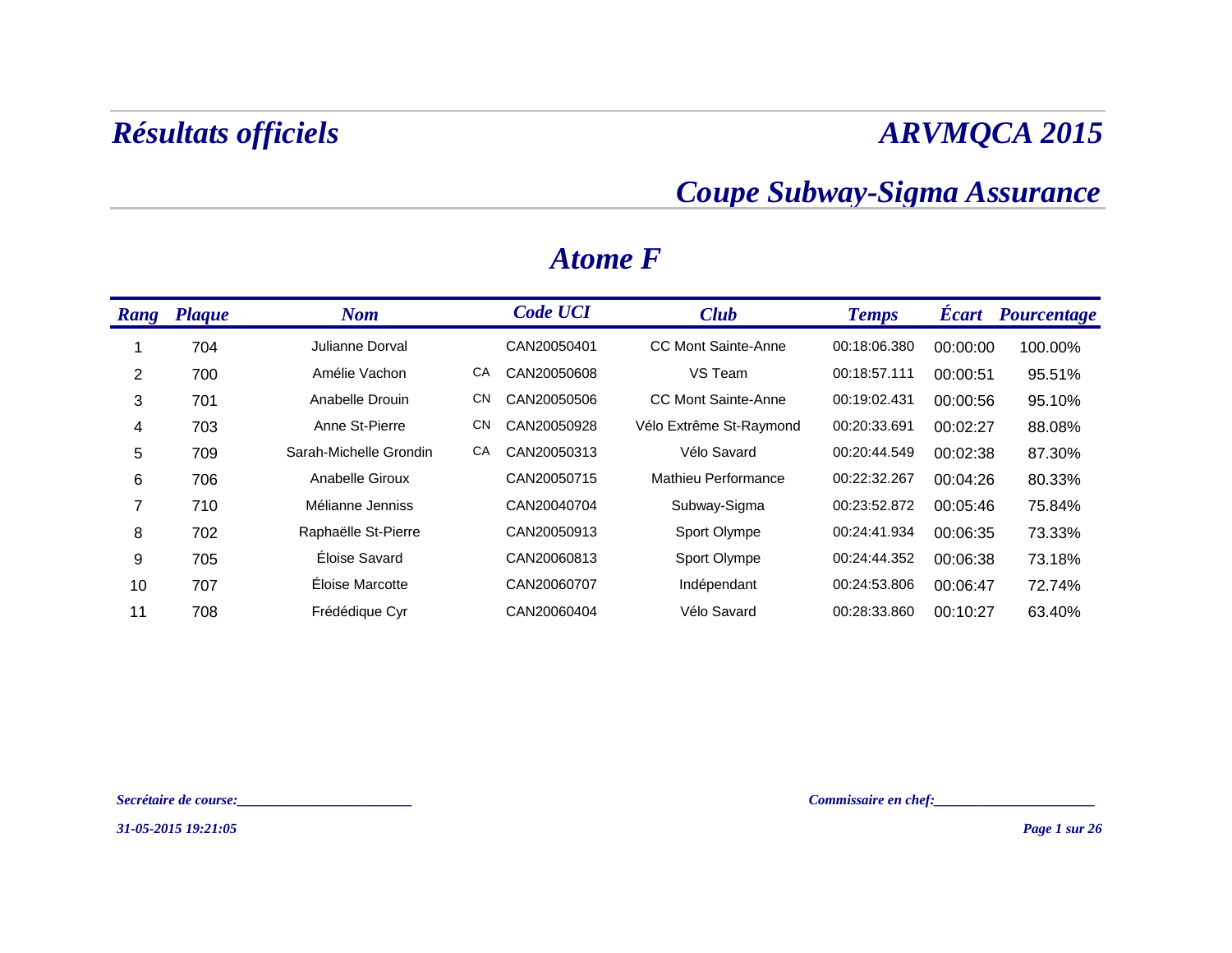### *Coupe Subway-Sigma Assurance*

| <b>Rang</b> | <b>Plaque</b> | <b>Nom</b>               |           | <b>Code UCI</b> | <b>Club</b>                | <b>Temps</b> | <b>Ecart</b> | <b>Pourcentage</b> |
|-------------|---------------|--------------------------|-----------|-----------------|----------------------------|--------------|--------------|--------------------|
|             | 30            | Maxime Théberge          | СA        | CAN20050202     | Mathieu Performance        | 00:21:35.234 | 00:00:00     | 100.00%            |
| 2           | 17            | Alexis Bouchard          | <b>CN</b> | CAN20050321     | Sport Olympe               | 00:22:55.029 | 00:01:20     | 94.18%             |
| 3           | 19            | Benjamin Lamonde         | <b>CN</b> | CAN20050316     | Subway-Sigma               | 00:23:42.765 | 00:02:07     | 91.07%             |
| 4           | 2             | Félix Roy                | <b>CN</b> | CAN20050107     | <b>CC Mont Sainte-Anne</b> | 00:24:30.282 | 00:02:55     | 88.10%             |
| 5           | 10            | Léo Larichelière         | <b>CN</b> | CAN20050212     | <b>CC Mont Sainte-Anne</b> | 00:24:45.258 | 00:03:10     | 87.21%             |
| 6           | 1             | Olivier Cyr              | <b>CN</b> | CAN20050214     | Sport Olympe               | 00:24:46.553 | 00:03:11     | 87.15%             |
| 7           | 20            | William Langlais         | <b>CN</b> | CAN20050916     | Subway-Sigma               | 00:25:26.130 | 00:03:51     | 84.86%             |
| 8           | 22            | Zachary Turgeon          | <b>CN</b> | CAN20050305     | Sport Olympe               | 00:25:40.763 | 00:04:05     | 84.09%             |
| 9           | 29            | Jeremy Laflamme          |           | CAN20060918     | Mathieu Performance        | 00:25:51.559 | 00:04:16     | 83.49%             |
| 10          | 21            | Félix Olivier            | <b>CN</b> | CAN20050511     | Sport Olympe               | 00:25:56.566 | 00:04:21     | 83.23%             |
| 11          | 12            | <b>Charles Grenier</b>   | <b>CN</b> | CAN20050503     | Sport Olympe               | 00:26:21.869 | 00:04:46     | 81.91%             |
| 12          | 25            | Alexy Harvey             | <b>CN</b> | CAN20050302     | Sport Olympe               | 00:26:31.885 | 00:04:56     | 81.40%             |
| 13          | 18            | Alexis Valiquette        | <b>CN</b> | CAN20051129     | <b>CC Charlevoix</b>       | 00:26:49.700 | 00:05:14     | 80.48%             |
| 14          | 4             | <b>Tristan Grandmont</b> |           | CAN20060126     | CC Mont Sainte-Anne        | 00:27:00.916 | 00:05:25     | 79.94%             |
| 15          | 9             | Sébastien Laroche        |           | CAN20050114     | Indépendant                | 00:27:01.634 | 00:05:26     | 79.89%             |
| 16          | 6             | Mathis Duval             |           | CAN20060322     | Subway-Sigma               | 00:27:22.288 | 00:05:47     | 78.87%             |

### *Atome H*

*Secrétaire de course:\_\_\_\_\_\_\_\_\_\_\_\_\_\_\_\_\_\_\_\_\_\_\_\_\_ Commissaire en chef:\_\_\_\_\_\_\_\_\_\_\_\_\_\_\_\_\_\_\_\_\_\_\_*

*31-05-2015 19:21:06*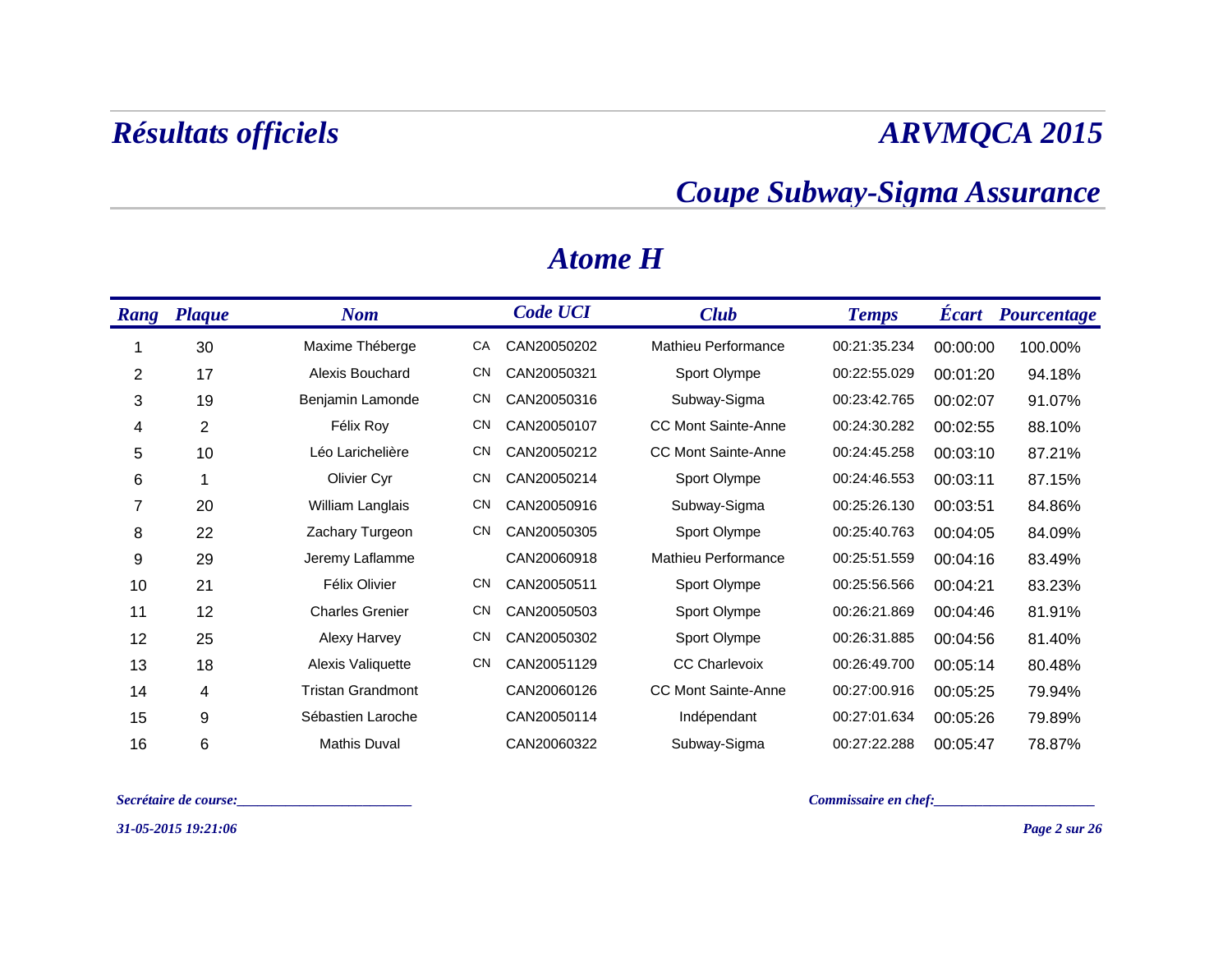### *Coupe Subway-Sigma Assurance*

| <b>Rang</b> | <b>Plaque</b>  | <b>Nom</b>               |           | <b>Code UCI</b> | <b>Club</b>                | <b>Temps</b> | <b>Ecart</b> | <b>Pourcentage</b> |
|-------------|----------------|--------------------------|-----------|-----------------|----------------------------|--------------|--------------|--------------------|
| 17          | 35             | <b>Charles Thériault</b> |           | CAN20060405     | Subway-Sigma               | 00:28:10.290 | 00:06:35     | 76.63%             |
| 18          | 23             | <b>Justin Labrie</b>     | <b>CN</b> | CAN20051231     | <b>CC Mont Sainte-Anne</b> | 00:28:21.865 | 00:06:46     | 76.13%             |
| 19          | $\overline{7}$ | <b>Tristan Boudreau</b>  |           | CAN20060804     | Subway-Sigma               | 00:28:34.828 | 00:06:59     | 75.55%             |
| 20          | 39             | Nathan Chapados          |           | CAN20060119     |                            | 00:28:54.235 | 00:07:19     | 74.68%             |
| 21          | 3              | Zachary Bolf             |           | CAN20060907     | <b>CC Mont Sainte-Anne</b> | 00:29:12.596 | 00:07:37     | 73.92%             |
| 22          | 33             | <b>Oscar Perreault</b>   |           | CAN20060525     | Subway-Sigma               | 00:29:50.754 | 00:08:15     | 72.35%             |
| 23          | 5              | <b>William Smith</b>     |           | CAN20060902     | <b>CC Mont Sainte-Anne</b> | 00:29:51.300 | 00:08:16     | 72.31%             |
| 24          | 16             | Adam Bernier             |           | CAN20051025     | Subway-Sigma               | 00:30:29.847 | 00:08:54     | 70.80%             |
| 25          | 14             | Charles-Étienne Hamel    |           | CAN20040927     | Mathieu Performance        | 00:31:22.544 | 00:09:47     | 68.81%             |
| 26          | 36             | Thomas Bérubé            |           | CAN20050604     | Subway-Sigma               | 00:32:06.505 | 00:10:31     | 67.24%             |
| 27          | 32             | Anthony Jenniss          |           | CAN20060516     | Subway-Sigma               | 00:32:08.908 | 00:10:33     | 67.17%             |
| 28          | 31             | Léo Marchand             |           | CAN20060105     | <b>CC Mont Sainte-Anne</b> | 00:32:10.046 | 00:10:35     | 67.10%             |
| 29          | 34             | <b>Xavier Fiset</b>      |           | CAN20060603     | <b>Mathieu Performance</b> | 00:32:17.129 | 00:10:42     | 66.86%             |
| 30          | 28             | Calvin Grandmont         |           | CAN20061207     | Vélo Savard                | 00:32:32.261 | 00:10:57     | 66.34%             |
| 31          | 13             | Robin Préfontaine        | <b>CN</b> | CAN20050113     | <b>CC Mont Sainte-Anne</b> | 00:32:39.952 | 00:11:04     | 66.11%             |
| 32          | 11             | Joshua Brown             |           | CAN20060209     | <b>CVM Normandin</b>       | 00:33:40.186 | 00:12:05     | 64.11%             |
| 33          | 37             | <b>Justin Simard</b>     |           | CAN20060419     | Vélo Savard                | 00:33:55.132 | 00:12:20     | 63.64%             |

### *Atome H*

*31-05-2015 19:21:06*

*Secrétaire de course:\_\_\_\_\_\_\_\_\_\_\_\_\_\_\_\_\_\_\_\_\_\_\_\_\_ Commissaire en chef:\_\_\_\_\_\_\_\_\_\_\_\_\_\_\_\_\_\_\_\_\_\_\_*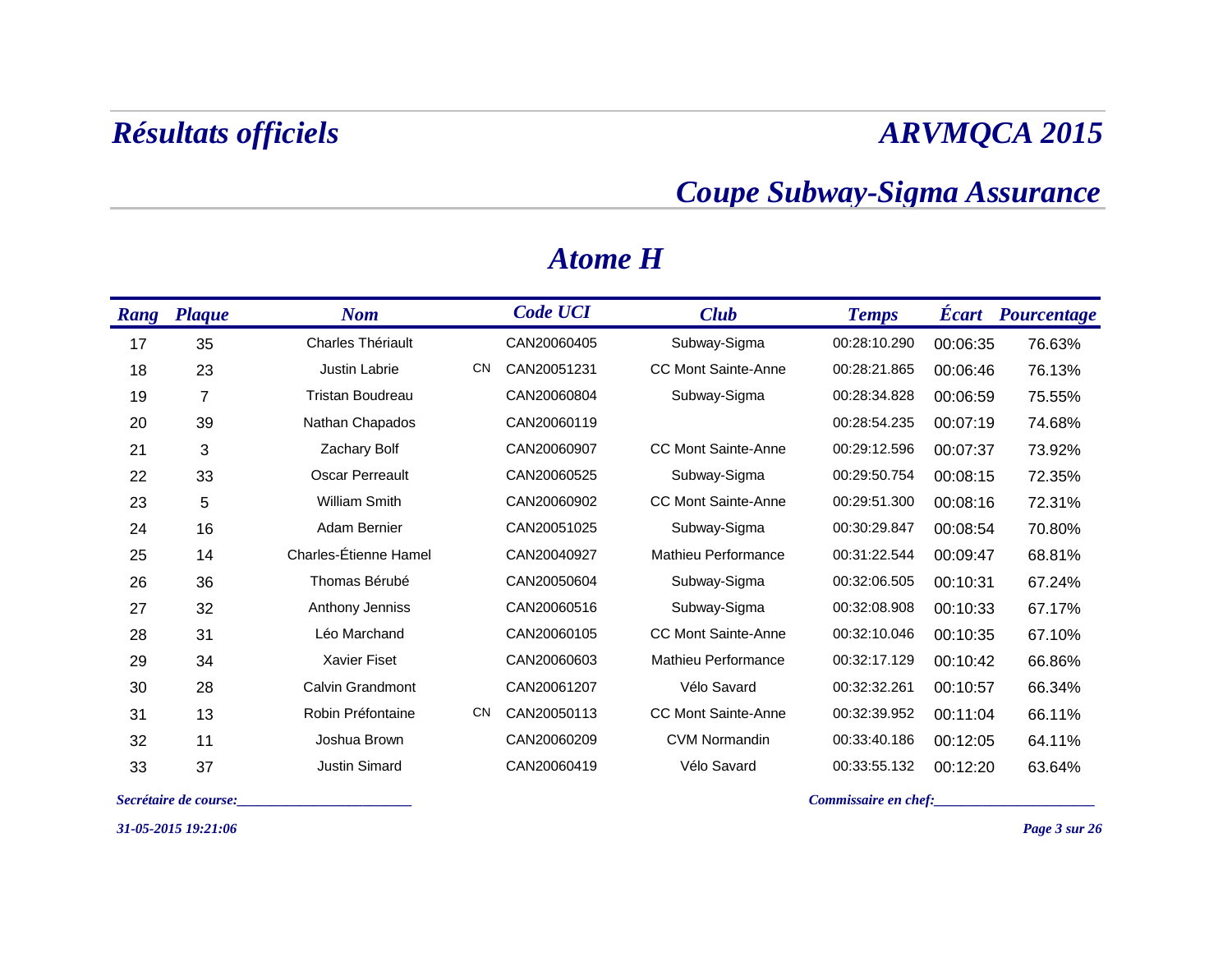### *Coupe Subway-Sigma Assurance*

| Rang | Plaque | Nom              | <b>Code UCI</b>   | <b>Club</b>          | <b>Temps</b> | <b>Écart</b> | <b>Pourcentage</b> |
|------|--------|------------------|-------------------|----------------------|--------------|--------------|--------------------|
| 34   | 26     | Vincent Giroux   | CAN20061017       | Mathieu Performance  | 00:34:38.781 | 00:13:03     | 62.32%             |
| 35   | 8      | Simon Pelletier  | CAN20060826       | Sport Olympe         | 00:35:19.341 | 00:13:44     | 61.11%             |
| 36   | 24     | Alexandre Dubois | СA<br>CAN20050905 | Vélo Savard          | 00:35:21.837 | 00:13:46     | 61.06%             |
| 37   | 27     | Justin Claveau   | CAN20060608       | Mathieu Performance  | 00:36:02.141 | 00:14:27     | 59.90%             |
| 38   | 38     | Samuel Beaudry   | CAN20060904       | Mathieu Performance  | 00:36:53.703 | 00:15:18     | 58.52%             |
|      | 15     | Félix Cayouette  | CAN20061027       | <b>CC Charlevoix</b> | <b>DNF</b>   |              |                    |

### *Atome H*

*Secrétaire de course:\_\_\_\_\_\_\_\_\_\_\_\_\_\_\_\_\_\_\_\_\_\_\_\_\_ Commissaire en chef:\_\_\_\_\_\_\_\_\_\_\_\_\_\_\_\_\_\_\_\_\_\_\_*

*31-05-2015 19:21:06*

*Page 4 sur 26*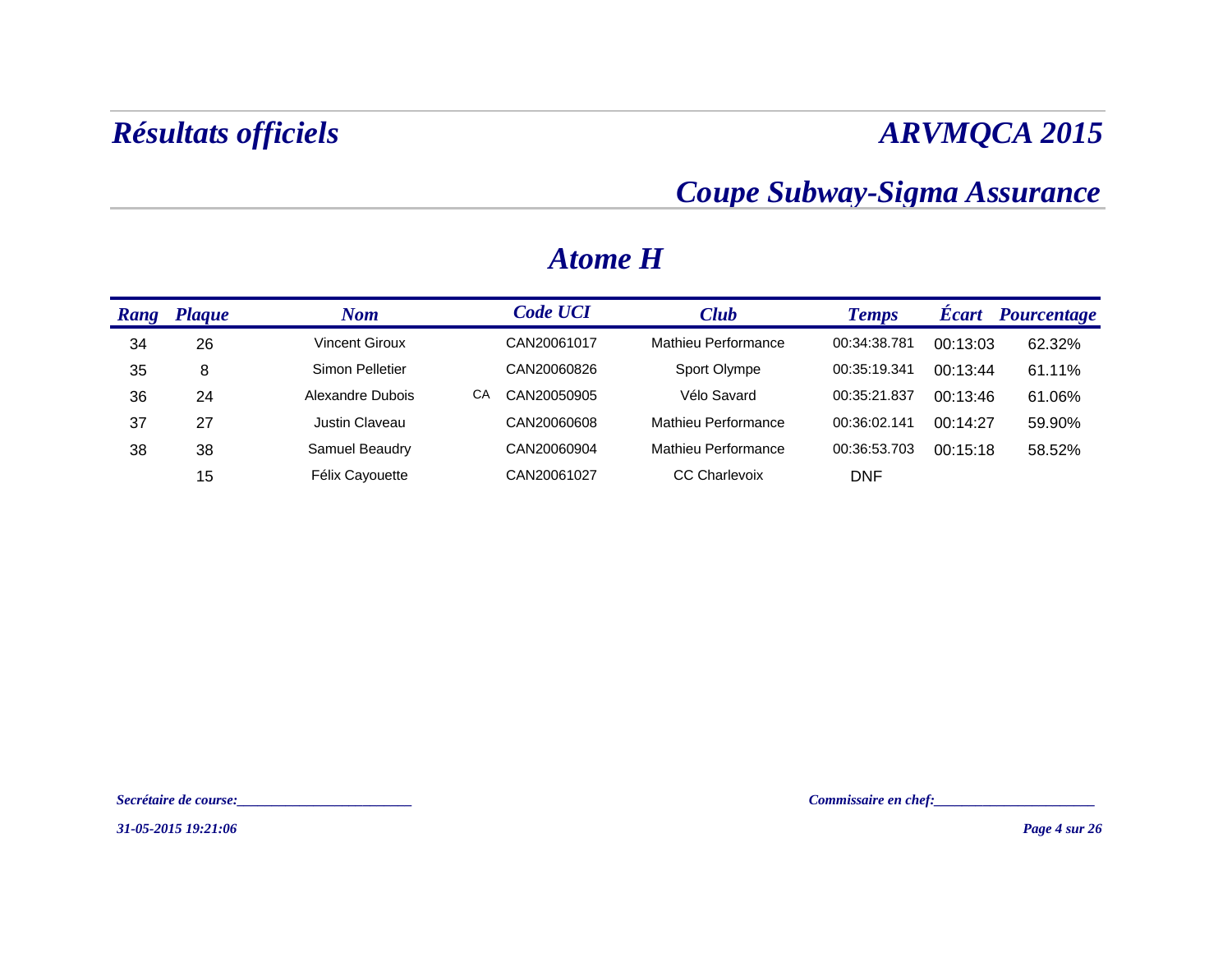### *Coupe Subway-Sigma Assurance*

| <b>Rang</b> | <b>Plaque</b> | <b>Nom</b>                       |           | <b>Code UCI</b> | <b>Club</b>                | <b>Temps</b> | <b>Ecart</b> | <b>Pourcentage</b> |
|-------------|---------------|----------------------------------|-----------|-----------------|----------------------------|--------------|--------------|--------------------|
|             | 133           | Benjamin Théberge                |           | CAN20030608     | Mathieu Performance        | 00:26:35.663 | 00:00:00     | 100.00%            |
| 2           | 100           | Philippe Thiboutot               | <b>CN</b> | CAN20040218     | Subway-Sigma               | 00:26:40.749 | 00:00:05     | 99.69%             |
| 3           | 115           | Félix Bouchard                   | <b>CN</b> | CAN20030517     | Sport Olympe               | 00:26:55.569 | 00:00:20     | 98.76%             |
| 4           | 103           | Dérénik Beauregard               | <b>CN</b> | CAN20030115     | Mathieu Performance        | 00:27:06.411 | 00:00:31     | 98.09%             |
| 5           | 120           | <b>Thomas Paradis</b>            | <b>CN</b> | CAN20040127     | <b>CC Mont Sainte-Anne</b> | 00:27:24.788 | 00:00:49     | 97.02%             |
| 6           | 132           | Alexis Turcot                    | <b>CN</b> | CAN20030723     | Subway-Sigma               | 00:27:37.642 | 00:01:02     | 96.26%             |
| 7           | 112           | <b>Felix Pothier</b>             | <b>CN</b> | CAN20040122     | Subway-Sigma               | 00:28:34.036 | 00:01:59     | 93.06%             |
| 8           | 114           | Max Sylvain                      | <b>CN</b> | CAN20031225     | <b>CC Mont Sainte-Anne</b> | 00:28:43.661 | 00:02:08     | 92.57%             |
| 9           | 122           | Natan Charron                    | <b>CN</b> | CAN20031030     | <b>CC Mont Sainte-Anne</b> | 00:28:44.457 | 00:02:09     | 92.52%             |
| 10          | 107           | <b>Isaak Gingras</b>             | <b>CN</b> | CAN20040609     | <b>CC Mont Sainte-Anne</b> | 00:28:45.674 | 00:02:10     | 92.46%             |
| 11          | 118           | Alexis Lamonde                   | <b>CN</b> | CAN20030215     | Subway-Sigma               | 00:29:06.625 | 00:02:31     | 91.35%             |
| 12          | 123           | <b>Olivier Savard</b>            | <b>CN</b> | CAN20040521     | Sport Olympe               | 00:30:23.065 | 00:03:48     | 87.49%             |
| 13          | 102           | Simon Ruelland                   | <b>CN</b> | CAN20041108     | Subway-Sigma               | 00:30:42.081 | 00:04:07     | 86.59%             |
| 14          | 126           | Alexis Ermel                     | <b>CN</b> | CAN20040204     | <b>CC Mont Sainte-Anne</b> | 00:30:48.321 | 00:04:13     | 86.31%             |
| 15          | 128           | Simon Thivierge                  | <b>CN</b> | CAN20041218     | Sport Olympe               | 00:31:48.241 | 00:05:13     | 83.60%             |
| 16          | 129           | <b>Charles-Thomas Larochelle</b> |           | CAN20040323     | Sport Olympe               | 00:31:55.011 | 00:05:20     | 83.29%             |

### *Pee Wee H - XCO*

*Secrétaire de course:\_\_\_\_\_\_\_\_\_\_\_\_\_\_\_\_\_\_\_\_\_\_\_\_\_ Commissaire en chef:\_\_\_\_\_\_\_\_\_\_\_\_\_\_\_\_\_\_\_\_\_\_\_*

*31-05-2015 19:21:06*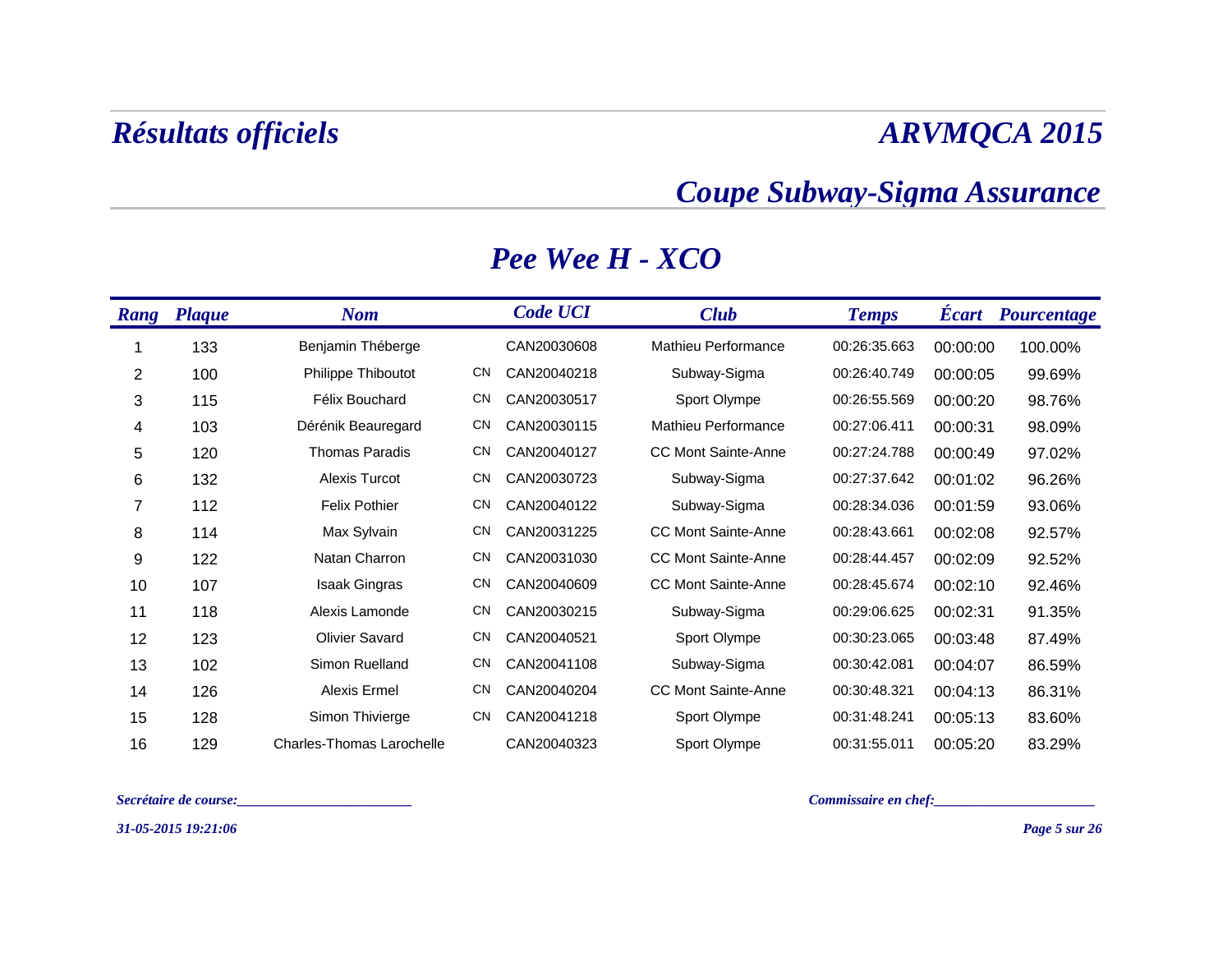### *Coupe Subway-Sigma Assurance*

| <b>Rang</b> | <b>Plaque</b> | <b>Nom</b>                      |           | <b>Code UCI</b> | <b>Club</b>                | <b>Temps</b> | <b>Ecart</b> | Pourcentage |
|-------------|---------------|---------------------------------|-----------|-----------------|----------------------------|--------------|--------------|-------------|
| 17          | 131           | Émile Laflamme                  |           | CAN20030204     | <b>CC Charlevoix</b>       | 00:32:05.807 | 00:05:30     | 82.86%      |
| 18          | 127           | Philippe Roberge                | CA        | CAN20030410     | Vélo Savard                | 00:33:08.581 | 00:06:33     | 80.23%      |
| 19          | 106           | Jérémy Drolet                   | <b>CN</b> | CAN20030503     | Vélo Extrême St-Raymond    | 00:33:09.860 | 00:06:34     | 80.19%      |
| 20          | 140           | Maxime Deschenes                |           | CAN20041130     | Sport Olympe               | 00:33:55.256 | 00:07:20     | 78.38%      |
| 21          | 105           | Nicolas Sanfacon                | <b>CN</b> | CAN20040913     | Subway-Sigma               | 00:34:07.206 | 00:07:32     | 77.92%      |
| 22          | 134           | David Desmeules                 |           | CAN20020705     | <b>CC Charlevoix</b>       | 00:34:15.557 | 00:07:40     | 77.62%      |
| 23          | 111           | Jérémy Morel                    | CA        | CAN20040512     | Specialized Québec         | 00:34:35.208 | 00:08:00     | 76.87%      |
| 24          | 121           | <b>Charles-William Fontaine</b> |           | CAN20030307     | Mathieu Performance        | 00:34:39.311 | 00:08:04     | 76.72%      |
| 25          | 108           | Xavier Beaulieu                 | <b>CN</b> | CAN20041010     | <b>CC Mont Sainte-Anne</b> | 00:34:42.025 | 00:08:07     | 76.61%      |
| 26          | 116           | Marc St-Pierre                  | <b>CN</b> | CAN20030310     | Vélo Extrême St-Raymond    | 00:34:53.772 | 00:08:18     | 76.21%      |
| 27          | 119           | Nicolas Auclair                 |           | CAN20030217     | Subway-Sigma               | 00:35:37.503 | 00:09:02     | 74.64%      |
| 28          | 136           | <b>Antoine Belley</b>           |           | CAN20030225     | <b>CC Charlevoix</b>       | 00:35:58.376 | 00:09:23     | 73.91%      |
| 29          | 130           | Rémi Belzile                    | <b>CN</b> | CAN20041225     | Sport Olympe               | 00:36:01.402 | 00:09:26     | 73.81%      |
| 30          | 135           | James Savard-Ferguson           | <b>CN</b> | CAN20040716     | <b>CC Charlevoix</b>       | 00:36:44.630 | 00:10:09     | 72.37%      |
| 31          | 104           | <b>Alexis Pelletier</b>         |           | CAN20040308     | Sport Olympe               | 00:37:28.850 | 00:10:53     | 70.95%      |
| 32          | 110           | Ugo Serli                       |           | CAN20041102     | <b>CC Mont Sainte-Anne</b> | 00:37:37.742 | 00:11:02     | 70.67%      |
| 33          | 101           | Émile Dubois                    |           | CAN20040927     | <b>CC Mont Sainte-Anne</b> | 00:37:39.646 | 00:11:04     | 70.61%      |

### *Pee Wee H - XCO*

*31-05-2015 19:21:06*

*Secrétaire de course:\_\_\_\_\_\_\_\_\_\_\_\_\_\_\_\_\_\_\_\_\_\_\_\_\_ Commissaire en chef:\_\_\_\_\_\_\_\_\_\_\_\_\_\_\_\_\_\_\_\_\_\_\_*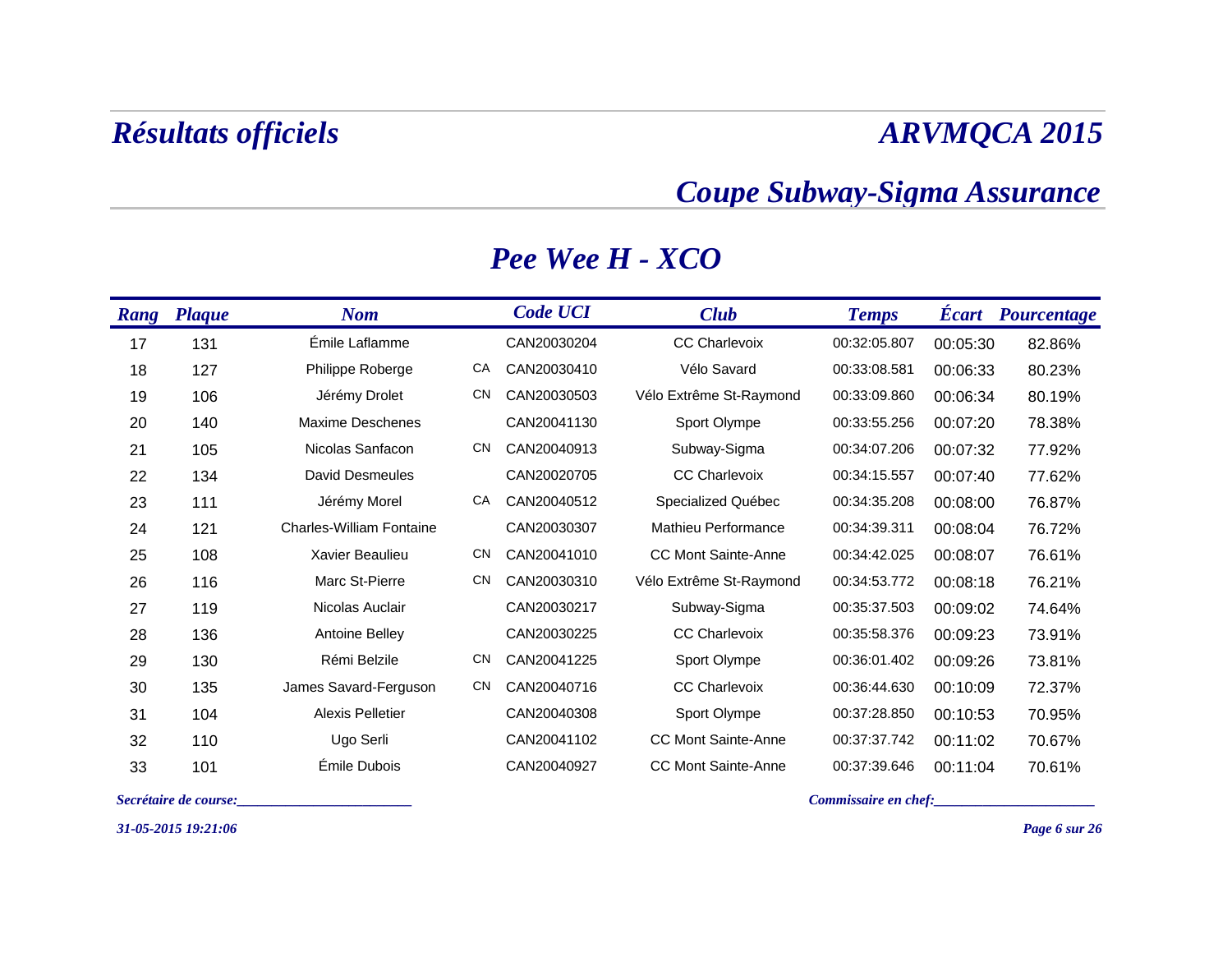### *Coupe Subway-Sigma Assurance*

| Rang | <b>Plaque</b> | <b>Nom</b>               |     | <b>Code UCI</b> | <b>Club</b>          | <b>Temps</b> | <b>Ecart</b> | <b>Pourcentage</b> |
|------|---------------|--------------------------|-----|-----------------|----------------------|--------------|--------------|--------------------|
| 34   | 125           | <b>Mathieu Boivin</b>    |     | CAN20030509     | Mathieu Performance  | 00:37:52.203 | 00:11:17     | 70.20%             |
| 35   | 117           | <b>Hubert Valiquette</b> | CN  | CAN20040120     | <b>CC Charlevoix</b> | 00:37:54.278 | 00:11:19     | 70.14%             |
| 36   | 138           | Nathan Paradis           |     | CAN20030218     | Subway-Sigma         | 00:38:24.873 | 00:11:49     | 69.23%             |
| 37   | 109           | Jérome Laroche           | CN  | CAN20041028     | CC Mont Sainte-Anne  | 00:39:11.392 | 00:12:36     | 67.84%             |
| 38   | 137           | <b>Bastien Lemire</b>    |     | CAN20040618     | Subway-Sigma         | 00:39:53.216 | 00:13:18     | 66.65%             |
| 39   | 139           | <b>Mathis Marois</b>     |     | CAN20031209     | Subway-Sigma         | 00:41:16.879 | 00:14:41     | 64.42%             |
| 40   | 141           | Enzo Raymond             | CN. | CAN20040526     | CC Mont Sainte-Anne  | 00:41:57.759 | 00:15:22     | 63.37%             |
| 41   | 113           | Jeremy Smith             |     | CAN20040814     | CC Mont Sainte-Anne  | 00:43:22.623 | 00:16:47     | 61.30%             |
| 42   | 124           | <b>Anthony Dubois</b>    | СA  | CAN20021213     | Vélo Savard          | 00:43:42.313 | 00:17:07     | 60.83%             |

### *Pee Wee H - XCO*

*31-05-2015 19:21:06*

*Secrétaire de course:\_\_\_\_\_\_\_\_\_\_\_\_\_\_\_\_\_\_\_\_\_\_\_\_\_ Commissaire en chef:\_\_\_\_\_\_\_\_\_\_\_\_\_\_\_\_\_\_\_\_\_\_\_*

*Page 7 sur 26*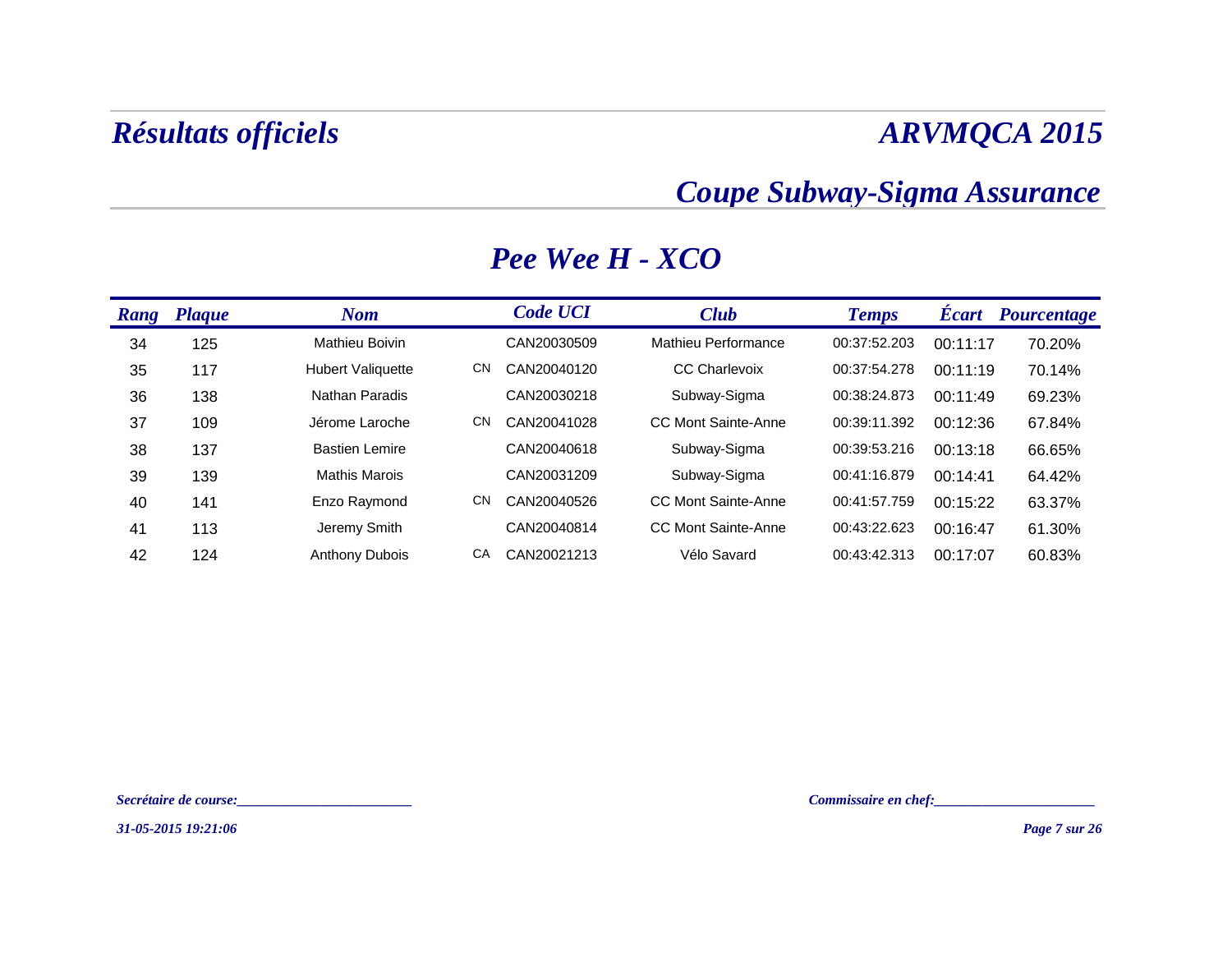### *Coupe Subway-Sigma Assurance*

| <b>Rang</b>    | <b>Plaque</b> | <b>Nom</b>            |     | <b>Code UCI</b> | <b>Club</b>                | <b>Temps</b> | <b>Ecart</b> | Pourcentage |
|----------------|---------------|-----------------------|-----|-----------------|----------------------------|--------------|--------------|-------------|
|                | 757           | Erika Baillargeon     | CN  | CAN20031012     | Subway-Sigma               | 00:23:43.218 | 00:00:00     | 100.00%     |
| 2              | 754           | Léa Drouin            | CN  | CAN20030409     | CC Mont Sainte-Anne        | 00:25:43.338 | 00:02:00     | 92.22%      |
| 3              | 750           | Ophélie Grandmont     | CN. | CAN20040430     | <b>CC Mont Sainte-Anne</b> | 00:25:54.726 | 00:02:11     | 91.57%      |
| $\overline{4}$ | 759           | Sophie Audet          |     | CAN20040303     | Subway-Sigma               | 00:26:20.123 | 00:02:37     | 90.06%      |
| 5              | 751           | Anne Cayouette        | CN  | CAN20031129     | <b>CC Charlevoix</b>       | 00:27:32.757 | 00:03:49     | 86.14%      |
| 6              | 752           | Marie-Louise Gravel   | CN  | CAN20040906     | Subway-Sigma               | 00:28:26.000 | 00:04:43     | 83.41%      |
| 7              | 753           | <b>Juliette Fiset</b> | CN  | CAN20030508     | CC Mont Sainte-Anne        | 00:29:41.223 | 00:05:58     | 79.90%      |
| 8              | 756           | Sarah-Eve Girard      | СA  | CAN20041201     | Sport Olympe               | 00:31:31.952 | 00:07:48     | 75.25%      |
| 9              | 755           | Elizabeth Gravel      | CN. | CAN20040906     | Subway-Sigma               | 00:32:12.918 | 00:08:29     | 73.65%      |
| 10             | 758           | Marie-Jeanne Roy      | CN  | CAN20040824     | Sport Olympe               | 00:33:00.748 | 00:09:17     | 71.87%      |

### *Pee Wee F - XCO*

*Secrétaire de course:\_\_\_\_\_\_\_\_\_\_\_\_\_\_\_\_\_\_\_\_\_\_\_\_\_ Commissaire en chef:\_\_\_\_\_\_\_\_\_\_\_\_\_\_\_\_\_\_\_\_\_\_\_*

*31-05-2015 19:21:06*

*Page 8 sur 26*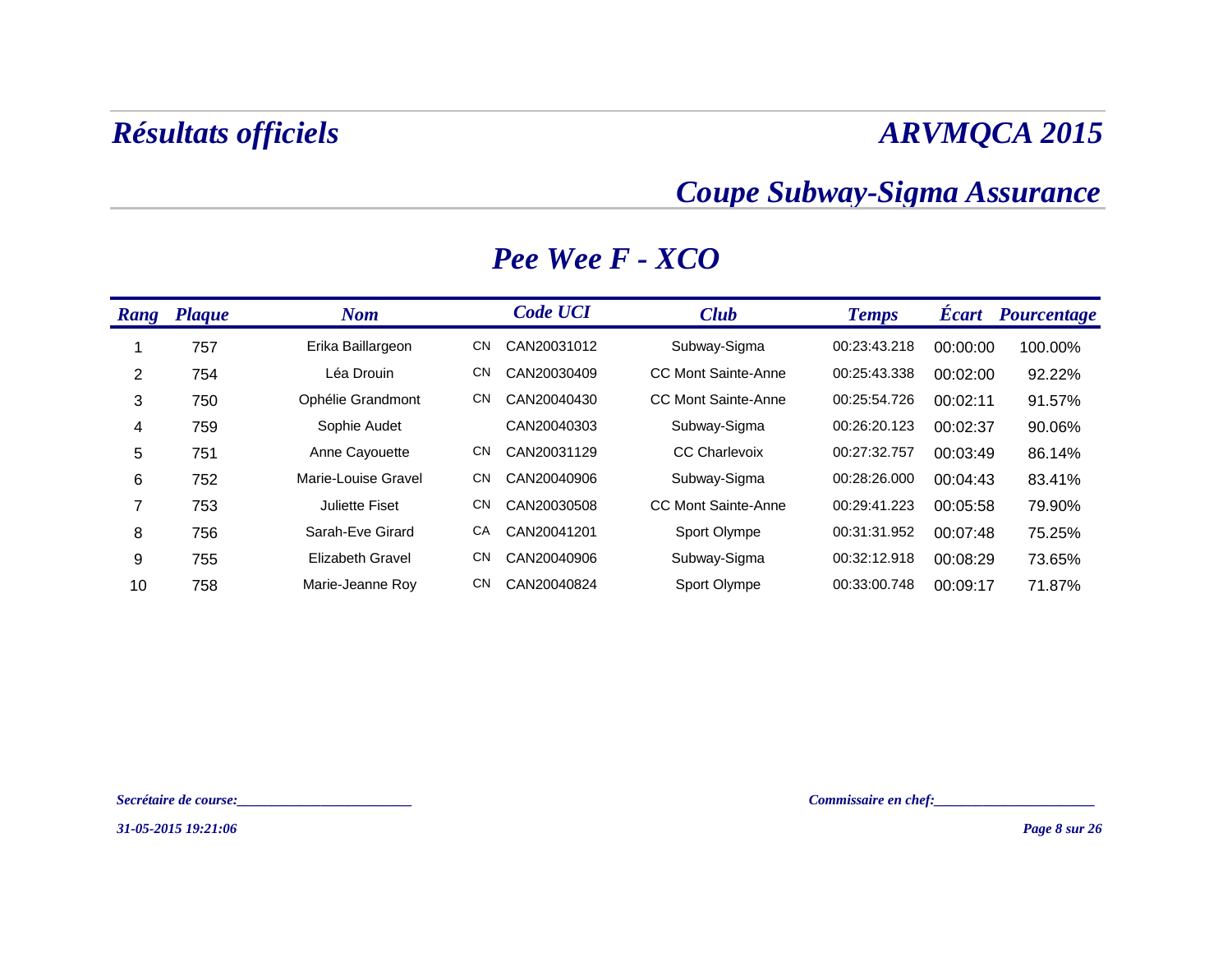### *Coupe Subway-Sigma Assurance*

| <b>Rang</b> | <b>Plaque</b> | <b>Nom</b>                    |           | <b>Code UCI</b> | <b>Club</b>                | <b>Temps</b> | <b>Ecart</b> | <b>Pourcentage</b> |
|-------------|---------------|-------------------------------|-----------|-----------------|----------------------------|--------------|--------------|--------------------|
|             | 200           | <b>Vincent Thiboutot</b>      | <b>CN</b> | CAN20010606     | Subway-Sigma               | 00:32:31.871 | 00:00:00     | 100.00%            |
| 2           | 228           | David-Etienne Gallant-Morales | CN        | CAN20010611     | <b>CC Mont Sainte-Anne</b> | 00:32:55.458 | 00:00:24     | 98.78%             |
| 3           | 224           | Éliot Grondin                 | CA        | CAN20010419     | Vélo Savard                | 00:33:55.382 | 00:01:24     | 95.87%             |
| 4           | 216           | Jérémie Baron                 | <b>CN</b> | CAN20011202     | Mathieu Performance        | 00:36:51.167 | 00:04:20     | 88.24%             |
| 5           | 214           | <b>Thomas Girard</b>          | CA        | CAN20020206     | Sport Olympe               | 00:37:13.912 | 00:04:42     | 87.37%             |
| 6           | 227           | Nicolas St-Laurent            | <b>CN</b> | CAN20011227     | Subway-Sigma               | 00:37:32.320 | 00:05:01     | 86.63%             |
| 7           | 229           | <b>Thomas Nadeau</b>          | <b>CN</b> | CAN20010719     | Subway-Sigma               | 00:37:55.907 | 00:05:24     | 85.76%             |
| 8           | 204           | <b>Charles Beaulieu</b>       | <b>CN</b> | CAN20020126     | <b>CC Mont Sainte-Anne</b> | 00:39:28.946 | 00:06:57     | 82.39%             |
| 9           | 203           | Vincent Gagnon                | <b>CN</b> | CAN20010126     | <b>CC Mont Sainte-Anne</b> | 00:40:00.177 | 00:07:29     | 81.29%             |
| 10          | 226           | <b>Thomas Goulet</b>          | <b>CN</b> | CAN20011023     | Subway-Sigma               | 00:40:44.481 | 00:08:13     | 79.83%             |
| 11          | 212           | Julien Gravel                 | <b>CN</b> | CAN20020220     | Subway-Sigma               | 00:40:49.707 | 00:08:18     | 79.67%             |
| 12          | 230           | Lucas Degrasse                |           | CAN20020927     | Subway-Sigma               | 00:41:18.708 | 00:08:47     | 78.73%             |
| 13          | 222           | Alexandre Mathieu             | <b>CN</b> | CAN20020730     | Sport Olympe               | 00:41:19.815 | 00:08:48     | 78.70%             |
| 14          | 225           | Xavier Bélanger               | CA        | CAN20010630     | Mathieu Performance        | 00:41:59.849 | 00:09:28     | 77.45%             |
| 15          | 202           | Justin Larichelière           | <b>CN</b> | CAN20020905     | <b>CC Mont Sainte-Anne</b> | 00:42:17.706 | 00:09:46     | 76.90%             |
| 16          | 223           | Victor Trudeau                | <b>CN</b> | CAN20020104     | Mathieu Performance        | 00:43:02.432 | 00:10:31     | 75.56%             |

### *Minime H - XCO*

*Secrétaire de course:\_\_\_\_\_\_\_\_\_\_\_\_\_\_\_\_\_\_\_\_\_\_\_\_\_ Commissaire en chef:\_\_\_\_\_\_\_\_\_\_\_\_\_\_\_\_\_\_\_\_\_\_\_*

*31-05-2015 19:21:06*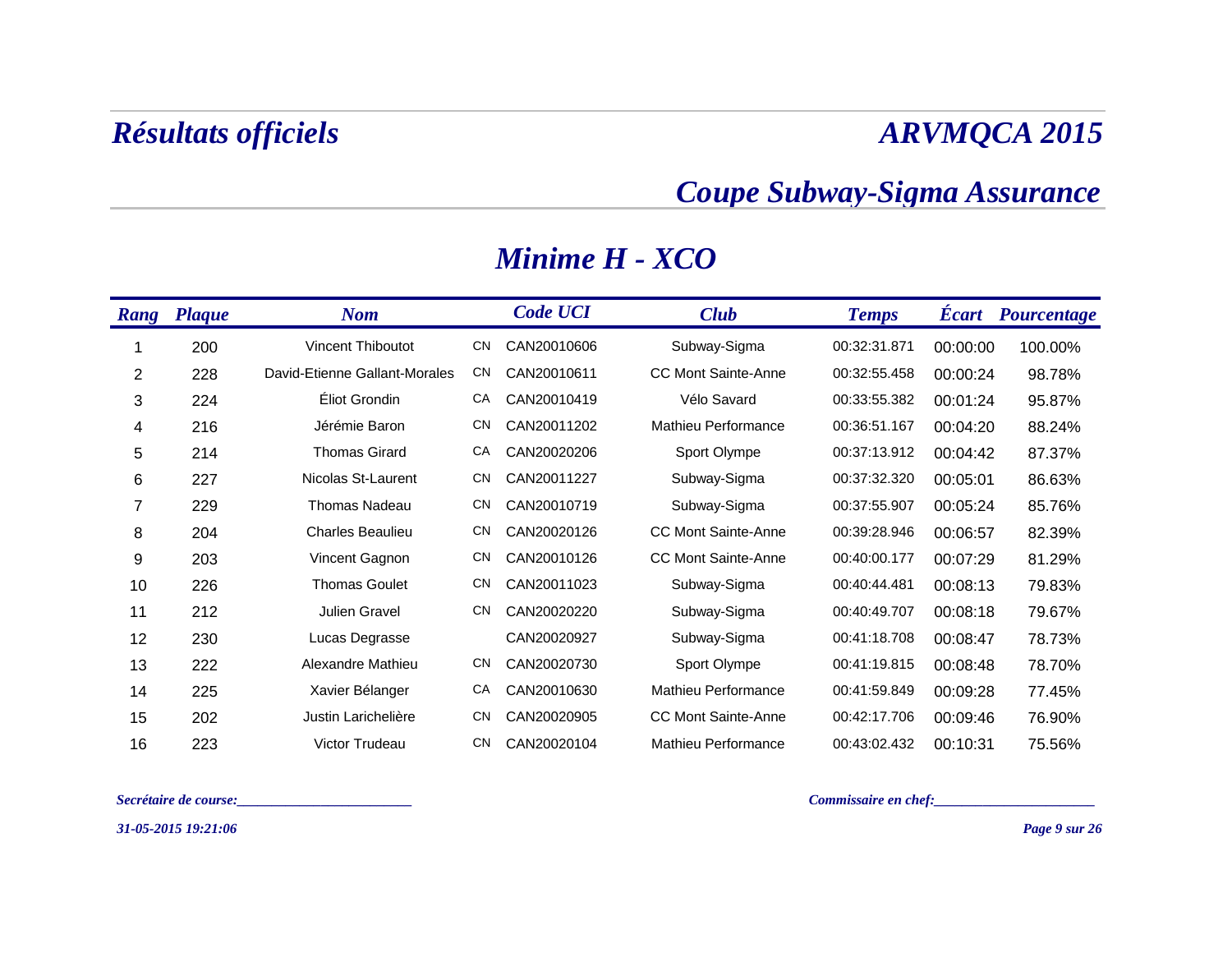### *Coupe Subway-Sigma Assurance*

| <b>Rang</b> | <b>Plaque</b> | <b>Nom</b>             |           | <b>Code UCI</b> | <b>Club</b>                | <b>Temps</b> | <b>Ecart</b> | Pourcentage |
|-------------|---------------|------------------------|-----------|-----------------|----------------------------|--------------|--------------|-------------|
| 17          | 207           | Hugo Vermette          | CN        | CAN20021202     | <b>CC Mont Sainte-Anne</b> | 00:43:49.435 | 00:11:18     | 74.21%      |
| 18          | 213           | Félix Harvey           | <b>CN</b> | CAN20011210     | Sport Olympe               | 00:45:04.189 | 00:12:33     | 72.15%      |
| 19          | 231           | Zachary Turgeon        |           | CAN20020522     | Subway-Sigma               | 00:45:25.015 | 00:12:54     | 71.60%      |
| 20          | 220           | Simon Cournoyer        | <b>CN</b> | CAN20020919     | <b>CC Mont Sainte-Anne</b> | 00:45:28.292 | 00:12:57     | 71.52%      |
| 21          | 211           | <b>Thomas Turmel</b>   | CA        | CAN20010728     | Vélo Savard                | 00:45:30.226 | 00:12:59     | 71.47%      |
| 22          | 209           | Maxime Dorval          | <b>CN</b> | CAN20020803     | <b>CC Mont Sainte-Anne</b> | 00:45:42.956 | 00:13:11     | 71.15%      |
| 23          | 210           | <b>Francis Guimont</b> | CA        | CAN20011229     | VS Team                    | 00:45:52.128 | 00:13:21     | 70.89%      |
| 24          | 215           | Philippe Egan          | <b>CN</b> | CAN20021225     | Sport Olympe               | 00:46:29.496 | 00:13:58     | 69.95%      |
| 25          | 206           | <b>Anthony Clavet</b>  |           | CAN20020430     | Subway-Sigma               | 00:46:44.597 | 00:14:13     | 69.58%      |
| 26          | 208           | Elliott Côté           | CA        | CAN20020207     | Vélo Savard                | 00:50:14.885 | 00:17:43     | 64.73%      |
| 27          | 205           | <b>Elliot Fiset</b>    | <b>CN</b> | CAN20020205     | <b>CC Mont Sainte-Anne</b> | 00:51:51.473 | 00:19:20     | 62.71%      |
| 28          | 218           | Mathieu Cyr            | CA        | CAN20011020     | Vélo Savard                | 00:53:13.682 | 00:20:42     | 61.10%      |
| 29          | 217           | Philippe Robitaille    |           | CAN20021013     | Vélo Extrême St-Raymond    | 00:53:55.783 | 00:21:24     | 60.31%      |
|             | 201           | Thomas Vachon          | CA        | CAN20020726     | VS Team                    | <b>DNF</b>   |              |             |
|             | 219           | Raphael Muhirwa        | <b>CN</b> | CAN20020921     | <b>CC Mont Sainte-Anne</b> | <b>DNF</b>   |              |             |
|             | 221           | Théo Leclerc           | <b>CN</b> | CAN20021213     | Mathieu Performance        | <b>DNF</b>   |              |             |

### *Minime H - XCO*

*Secrétaire de course:\_\_\_\_\_\_\_\_\_\_\_\_\_\_\_\_\_\_\_\_\_\_\_\_\_ Commissaire en chef:\_\_\_\_\_\_\_\_\_\_\_\_\_\_\_\_\_\_\_\_\_\_\_*

*31-05-2015 19:21:06*

*Page 10 sur 26*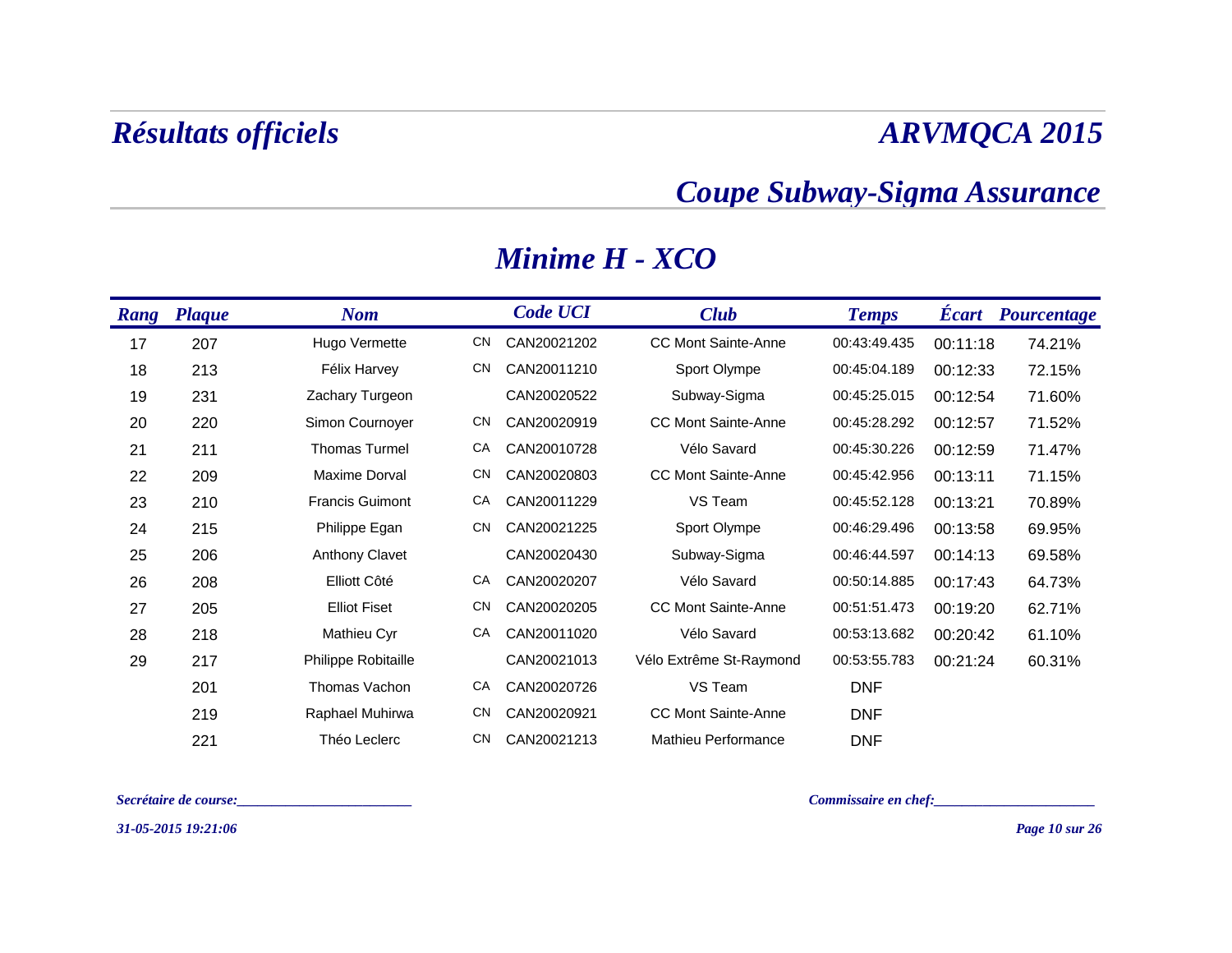### *Coupe Subway-Sigma Assurance*

| <b>Rang</b> | <b>Plaque</b> | <b>Nom</b>              |           | <b>Code UCI</b> | <b>Club</b>                | <b>Temps</b> | <b>Ecart</b> | <b>Pourcentage</b> |
|-------------|---------------|-------------------------|-----------|-----------------|----------------------------|--------------|--------------|--------------------|
|             | 264           | Samuelle Baillargeon    | CN        | CAN20020105     | Subway-Sigma               | 00:28:09.984 | 00:00:00     | 100.00%            |
| 2           | 265           | Juliette Larose-Gingras | <b>CN</b> | CAN20021126     | Subway-Sigma               | 00:29:12.899 | 00:01:03     | 96.40%             |
| 3           | 263           | Marianne Auclair        | <b>CN</b> | CAN20020404     | Subway-Sigma               | 00:30:41.028 | 00:02:32     | 91.74%             |
| 4           | 266           | Naomie Sauvé            | <b>CN</b> | CAN20010311     | Subway-Sigma               | 00:31:53.490 | 00:03:44     | 88.29%             |
| 5           | 254           | Olivia Carrier          | <b>CN</b> | CAN20010201     | Subway-Sigma               | 00:32:19.168 | 00:04:10     | 87.11%             |
| 6           | 250           | Justine Lamontagne      | <b>CN</b> | CAN20021020     | <b>CC Mont Sainte-Anne</b> | 00:33:27.108 | 00:05:18     | 84.16%             |
| 7           | 257           | Marianne Pothier        | <b>CN</b> | CAN20011006     | Subway-Sigma               | 00:34:36.960 | 00:06:27     | 81.36%             |
| 8           | 253           | Abigaëlle Boulet        | <b>CN</b> | CAN20011126     | Sport Olympe               | 00:35:04.112 | 00:06:55     | 80.28%             |
| 9           | 258           | Alice Langlais          | <b>CN</b> | CAN20021119     | Subway-Sigma               | 00:35:07.154 | 00:06:58     | 80.16%             |
| 10          | 261           | Laura Tremblay          | CA        | CAN20010323     | Vélo Savard                | 00:35:12.102 | 00:07:03     | 79.97%             |
| 11          | 255           | Corinne Bellavance      | 3         | CAN20020814     | <b>Mathieu Performance</b> | 00:37:04.656 | 00:08:55     | 75.94%             |
| 12          | 262           | <b>Cindy Goulet</b>     | CA        | CAN20020515     | Vélo Savard                | 00:38:46.135 | 00:10:37     | 72.61%             |
| 13          | 260           | Megane Labrie           | <b>CN</b> | CAN20010619     | <b>CC Mont Sainte-Anne</b> | 00:41:00.326 | 00:12:51     | 68.66%             |
| 14          | 259           | Oceanne Moreau          | CA        | CAN20020829     | <b>CC Mont Sainte-Anne</b> | 00:42:05.175 | 00:13:56     | 66.89%             |
| 15          | 251           | Sophie Boucher          | <b>CN</b> | CAN20021028     | Mathieu Performance        | 00:44:38.716 | 00:16:29     | 63.07%             |
| 16          | 256           | Éliane Alain            | <b>CN</b> | CAN20020829     | Vélo Extrême St-Raymond    | 00:45:12.458 | 00:17:03     | 62.28%             |

### *Minime F - XCO*

*Secrétaire de course:\_\_\_\_\_\_\_\_\_\_\_\_\_\_\_\_\_\_\_\_\_\_\_\_\_ Commissaire en chef:\_\_\_\_\_\_\_\_\_\_\_\_\_\_\_\_\_\_\_\_\_\_\_*

*31-05-2015 19:21:06*

*Page 11 sur 26*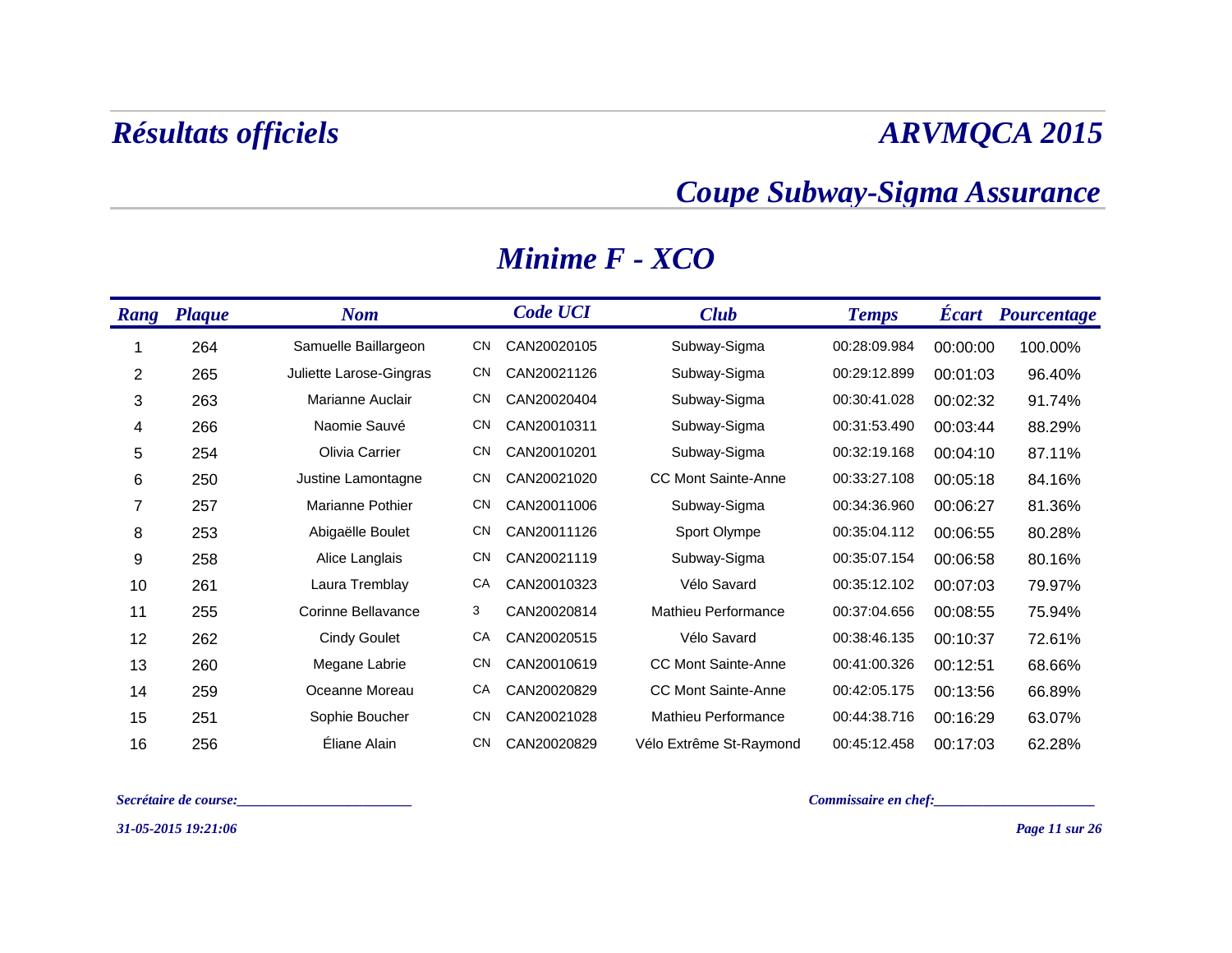### *Coupe Subway-Sigma Assurance*

| <b>Rang</b> | <b>Plaque</b> | <b>Nom</b>               |     | <b>Code UCI</b> | <b>Club</b>                | <b>Temps</b> | <b>Ecart</b> | Pourcentage |
|-------------|---------------|--------------------------|-----|-----------------|----------------------------|--------------|--------------|-------------|
|             | 350           | <b>Francis Roy</b>       |     | CAN19940310     | Mathieu Performance        | 00:52:00.183 | 00:00:00     | 100.00%     |
| 2           | 356           | Dominic Perron           | CN  | CAN19860225     | Sport Olympe               | 00:52:43.488 | 00:00:43     | 98.64%      |
| 3           | 353           | <b>Olivier Drolet</b>    | CN. | CAN19980310     | Sport Olympe               | 00:55:44.605 | 00:03:44     | 93.30%      |
| 4           | 354           | Nicolas Lessard          | CΝ  | CAN19981007     | Sport Olympe               | 00:56:10.469 | 00:04:10     | 92.58%      |
| 5           | 355           | William Fournier*        | CA  | CAN19980223     | <b>Mathieu Performance</b> | 00:56:15.851 | 00:04:15     | 92.44%      |
| 6           | 352           | Guillaumme Lessard       |     | CAN19911010     | Vélo Extrême St-Raymond    | 00:57:09.984 | 00:05:09     | 90.99%      |
| ⇁           | 357           | Pier-Alexandre Pelletier |     | CAN19871218     | Subway-Sigma               | 00:59:35.407 | 00:07:35     | 87.27%      |
| 8           | 351           | Antoine Sévigny          | CA  | CAN19870930     | Vélo Savard                | 01:03:05.961 | 00:11:05     | 82.43%      |

### *Sport (17-29) H - XCO*

*Secrétaire de course:\_\_\_\_\_\_\_\_\_\_\_\_\_\_\_\_\_\_\_\_\_\_\_\_\_ Commissaire en chef:\_\_\_\_\_\_\_\_\_\_\_\_\_\_\_\_\_\_\_\_\_\_\_*

*31-05-2015 19:21:06*

*Page 12 sur 26*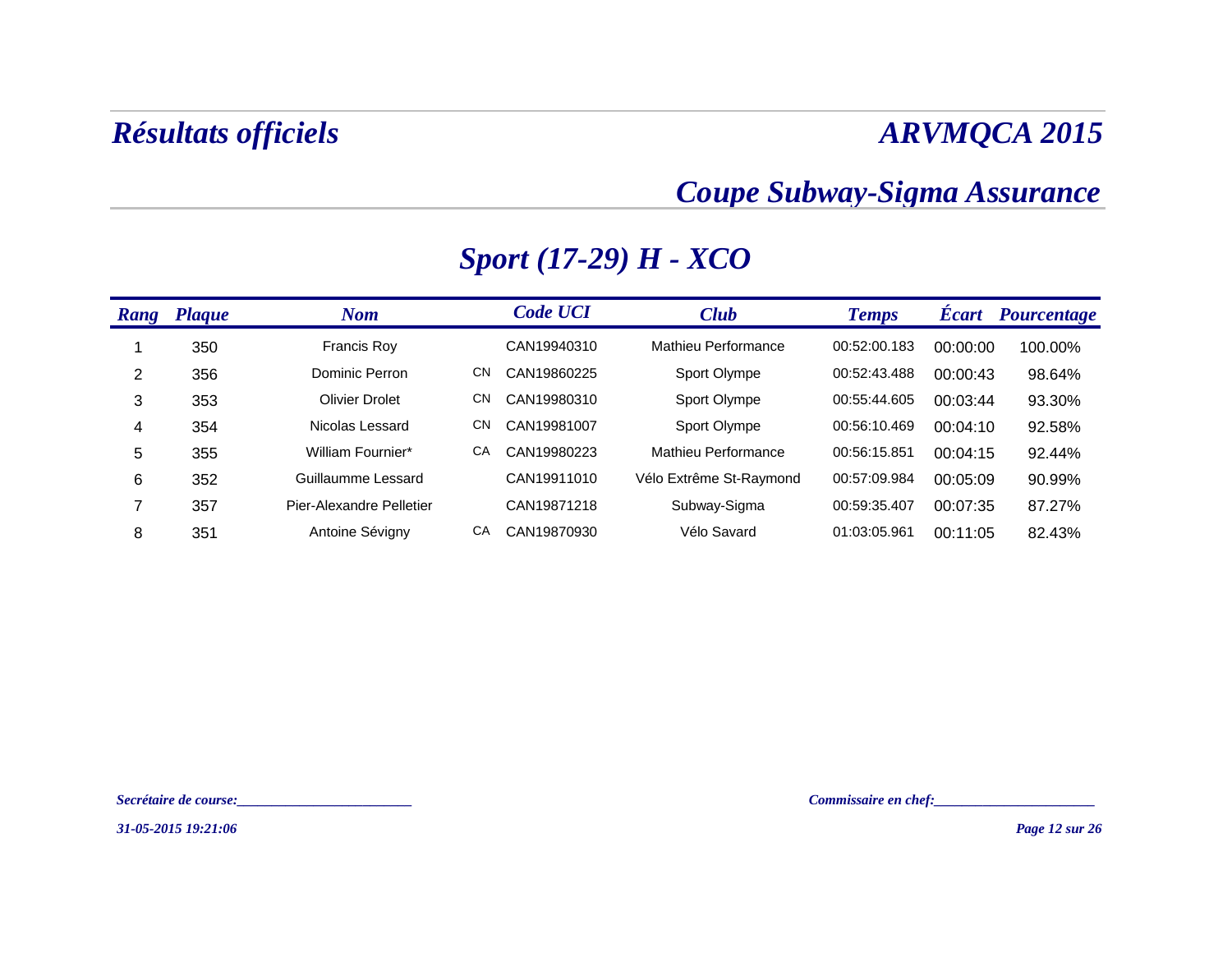### *Coupe Subway-Sigma Assurance*

| <b>Rang</b> | <b>Plaque</b> | <b>Nom</b>              |           | <b>Code UCI</b> | <b>Club</b>                                     | <b>Temps</b> | <b>Ecart</b> | <b>Pourcentage</b> |
|-------------|---------------|-------------------------|-----------|-----------------|-------------------------------------------------|--------------|--------------|--------------------|
|             | 406           | Jean-Nicolas Harvey     | <b>CN</b> | CAN19770610     | Sport Olympe                                    | 00:51:38.496 | 00:00:00     | 100.00%            |
| 2           | 429           | Félix-Antoine Carignan  | <b>CN</b> | CAN19820224     | Subway-Sigma                                    | 00:51:59.307 | 00:00:21     | 99.33%             |
| 3           | 400           | Maxime Godron           |           | CAN19850605     | Subway-Sigma                                    | 00:52:24.048 | 00:00:46     | 98.54%             |
| 4           | 402           | Nicolas Olivier         |           | CAN19780905     | Sport Olympe                                    | 00:52:34.610 | 00:00:56     | 98.22%             |
| 5           | 418           | Jean-François Poulin    | <b>CN</b> | CAN19850607     | Sport Olympe                                    | 00:52:44.703 | 00:01:06     | 97.91%             |
| 6           | 415           | Dominic Robitaille      |           | CAN19780309     | Indépendant                                     | 00:53:42.361 | 00:02:04     | 96.15%             |
| 7           | 428           | <b>Martin Simard</b>    |           | CAN19771130     |                                                 | 00:54:28.381 | 00:02:50     | 94.80%             |
| 8           | 412           | Hugo Duschesne          |           | CAN19780317     | Subway-Sigma                                    | 00:54:38.692 | 00:03:00     | 94.51%             |
| 9           | 455           | Lucien Gingras          |           | CAN19830901     | Sport Olympe                                    | 00:55:09.440 | 00:03:31     | 93.62%             |
| 10          | 419           | Mathieu Morissette-Dion |           | CAN19850530     | Subway-Sigma                                    | 00:55:36.397 | 00:03:58     | 92.87%             |
| 11          | 422           | Philippe Champagne      |           | CAN19800712     | CCM de Beauce                                   | 00:55:45.460 | 00:04:07     | 92.62%             |
| 12          | 408           | <b>Maxime Marcotte</b>  |           | CAN19800422     | Indépendant                                     | 00:56:01.466 | 00:04:23     | 92.17%             |
| 13          | 424           | Michael Bouchard        | <b>CN</b> | CAN19760624     | Sport Olympe                                    | 00:56:19.500 | 00:04:41     | 91.68%             |
| 14          | 410           | Simon Laprise           |           | CAN19791016     | Mathieu Performance                             | 00:56:54.132 | 00:05:16     | 90.74%             |
| 15          | 413           | <b>Yohan Deshaies</b>   | <b>CN</b> | CAN19770122     | iment Québec - Frenette Bicyclette 00:57:35.893 |              | 00:05:57     | 89.67%             |
| 16          | 409           | <b>Charles Belzile</b>  |           | CAN19760203     | Sport Olympe                                    | 00:58:07.935 | 00:06:29     | 88.84%             |

### *Maître Sport 30-39 H - XCO*

*Secrétaire de course:\_\_\_\_\_\_\_\_\_\_\_\_\_\_\_\_\_\_\_\_\_\_\_\_\_ Commissaire en chef:\_\_\_\_\_\_\_\_\_\_\_\_\_\_\_\_\_\_\_\_\_\_\_*

*31-05-2015 19:21:06*

*Page 13 sur 26*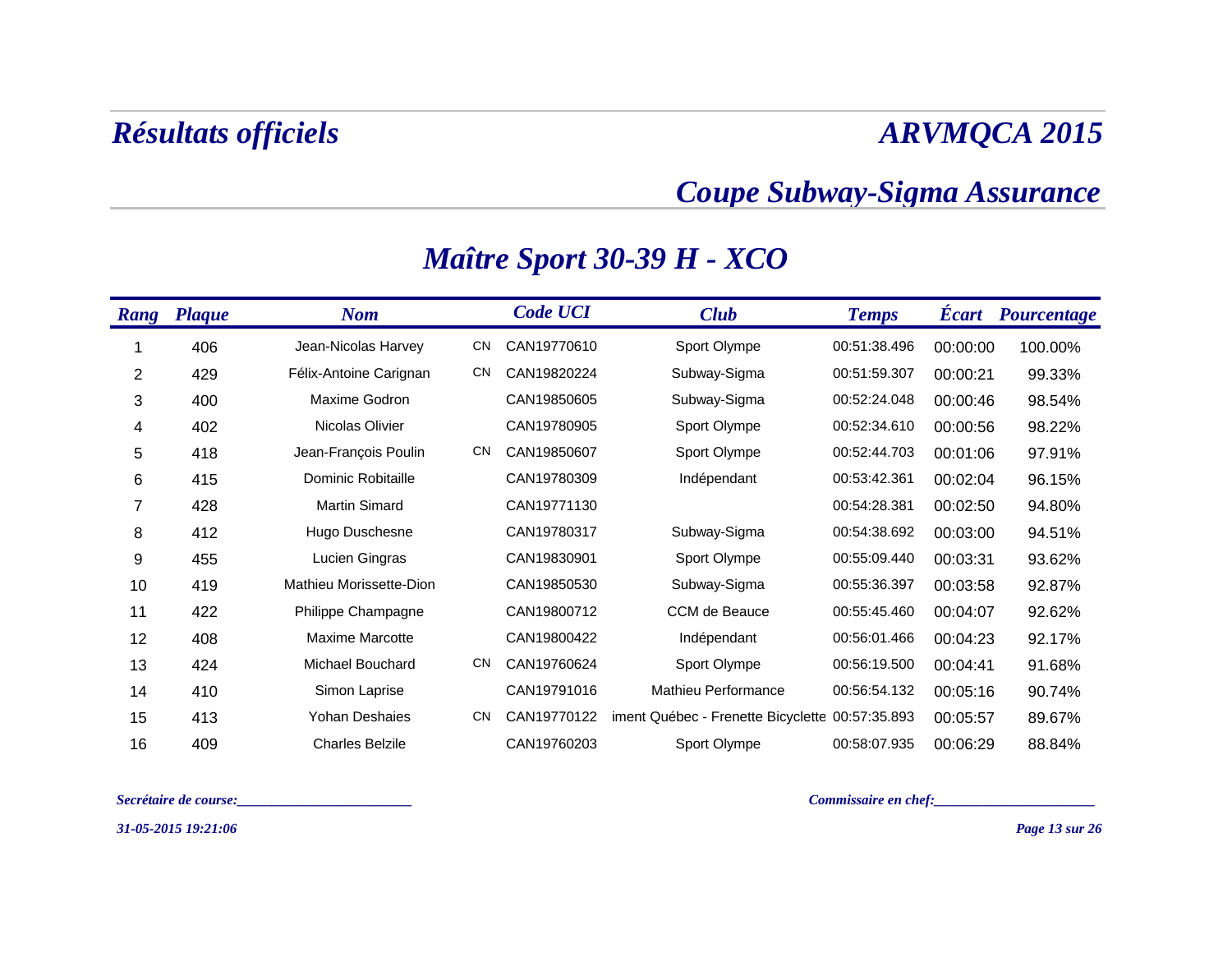### *Coupe Subway-Sigma Assurance*

| <b>Rang</b> | <b>Plaque</b> | <b>Nom</b>           |           | <b>Code UCI</b> | <b>Club</b>                | <b>Temps</b> | <b>Ecart</b> | Pourcentage |
|-------------|---------------|----------------------|-----------|-----------------|----------------------------|--------------|--------------|-------------|
| 17          | 417           | Simon Drouin         | <b>CN</b> | CAN19830725     | <b>CVM Normandin</b>       | 00:58:40.929 | 00:07:02     | 88.01%      |
| 18          | 407           | Jean-François Ermel  | <b>CN</b> | CAN19760613     | <b>CC Mont Sainte-Anne</b> | 00:59:19.883 | 00:07:41     | 87.05%      |
| 19          | 454           | Danny Boivin         | <b>CN</b> | CAN19770221     | Vie Sportive               | 00:59:26.684 | 00:07:48     | 86.88%      |
| 20          | 416           | Nicolas Lupien       |           | CAN19790813     | <b>CC Charlevoix</b>       | 01:00:04.499 | 00:08:26     | 85.96%      |
| 21          | 425           | Matthieu Suzor-Pleau |           | CAN19810108     | Vélo Extrême St-Raymond    | 01:00:36.008 | 00:08:58     | 85.20%      |
| 22          | 427           | <b>Carl Boutin</b>   |           | CAN19810228     | Sport Olympe               | 01:02:03.215 | 00:10:25     | 83.21%      |
| 23          | 420           | Luc Doiron           |           | CAN19761122     | <b>Marin Bikes</b>         | 01:02:27.476 | 00:10:49     | 82.68%      |
| 24          | 426           | Yan Pelletier        |           | CAN19760827     | Indépendant                | 01:02:43.900 | 00:11:05     | 82.33%      |
| 25          | 414           | Luc Tremblay         | CA        | CAN19801218     |                            | 01:02:55.038 | 00:11:17     | 82.07%      |
| 26          | 623           | Simon Lecours        |           | CAN19840916     | Subway-Sigma               | 01:03:23.072 | 00:11:45     | 81.46%      |
| 27          | 421           | Jessy Doiron         |           | CAN19760305     | Indépendant                | 01:04:36.282 | 00:12:58     | 79.93%      |
| 28          | 411           | Simon Gauthier       |           | CAN19780731     | Mathieu Performance        | 01:05:39.993 | 00:14:01     | 78.65%      |
| 29          | 401           | Francis Vachon       | CA        | CAN19810513     | Vélo Savard                | 01:09:21.701 | 00:17:43     | 74.45%      |
| 30          | 430           | Daniel Poirier       |           | CAN19810326     |                            | 01:12:39.119 | 00:21:01     | 71.07%      |
| 31          | 423           | Stéphane Turmel      |           | CAN19820319     | Vélo Savard                | 01:20:33.325 | 00:28:55     | 64.10%      |

### *Maître Sport 30-39 H - XCO*

*Secrétaire de course:\_\_\_\_\_\_\_\_\_\_\_\_\_\_\_\_\_\_\_\_\_\_\_\_\_ Commissaire en chef:\_\_\_\_\_\_\_\_\_\_\_\_\_\_\_\_\_\_\_\_\_\_\_*

*31-05-2015 19:21:06*

*Page 14 sur 26*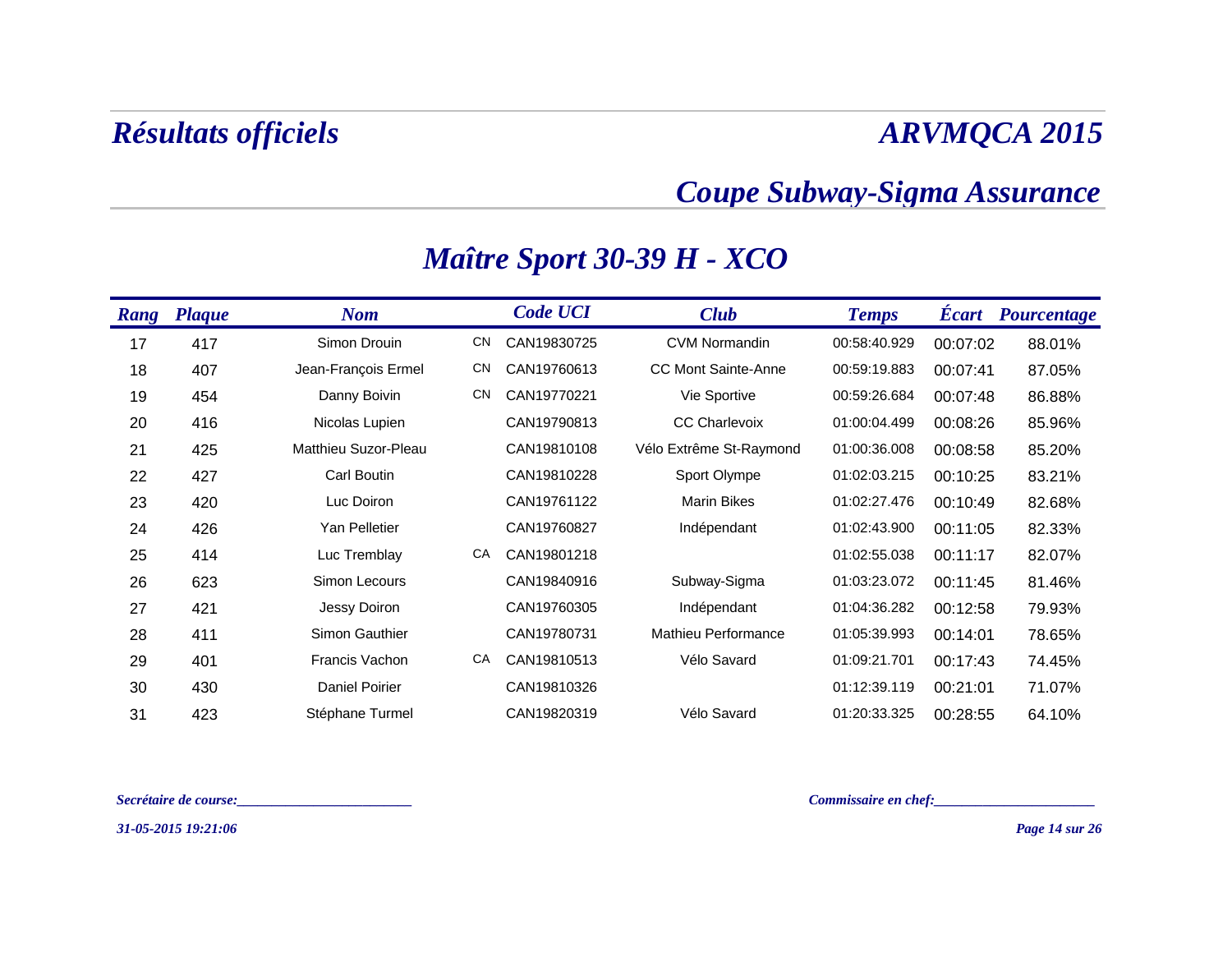### *Coupe Subway-Sigma Assurance*

| <b>Rang</b> | <b>Plaque</b> | <b>Nom</b>              |           | <b>Code UCI</b> | <b>Club</b>                | <b>Temps</b> | <b>Ecart</b> | Pourcentage |
|-------------|---------------|-------------------------|-----------|-----------------|----------------------------|--------------|--------------|-------------|
|             | 512           | <b>Eric Boutet</b>      |           | CAN19720611     | Subway-Sigma               | 00:54:03.091 | 00:00:00     | 100.00%     |
| 2           | 505           | Patrick Mathieu         | <b>CN</b> | CAN19710420     | Sport Olympe               | 00:54:07.256 | 00:00:04     | 99.88%      |
| 3           | 508           | Éric Simard             | <b>CN</b> | CAN19731201     | <b>CC Mont Sainte-Anne</b> | 00:54:13.496 | 00:00:10     | 99.69%      |
| 4           | 504           | Marc Egan               | <b>CN</b> | CAN19750130     | Sport Olympe               | 00:54:17.302 | 00:00:14     | 99.57%      |
| 5           | 502           | Tommy Turgeon           | <b>CN</b> | CAN19720527     | Sport Olympe               | 00:54:19.611 | 00:00:16     | 99.51%      |
| 6           | 513           | <b>Patrick Fournier</b> | <b>CN</b> | CAN19731114     | Indépendant                | 00:55:03.369 | 00:01:00     | 98.18%      |
| 7           | 507           | Frédéric Harvey         | <b>CN</b> | CAN19710710     | Sport Olympe               | 00:55:04.430 | 00:01:01     | 98.15%      |
| 8           | 500           | Martin LaRichelière     |           | CAN19720220     | <b>CC Mont Sainte-Anne</b> | 00:55:31.995 | 00:01:28     | 97.36%      |
| 9           | 516           | Daniel Trudeau          |           | CAN19660524     | Indépendant                | 00:57:39.447 | 00:03:36     | 93.76%      |
| 10          | 501           | François Pothier        |           | CAN19731217     | Subway-Sigma               | 00:59:09.023 | 00:05:06     | 91.38%      |
| 11          | 511           | <b>Martin Roy</b>       |           | CAN19710927     | Sport Olympe               | 01:01:24.540 | 00:07:21     | 88.03%      |
| 12          | 510           | Daniel Gariépy          |           | CAN19670430     | Sport Olympe               | 01:01:51.591 | 00:07:48     | 87.39%      |
| 13          | 515           | Dany Lachance           |           | CAN19710106     | Vélo Savard                | 01:02:07.643 | 00:08:04     | 87.01%      |
| 14          | 506           | David Lou Brown         |           | CAN19711008     | <b>CVM Normandin</b>       | 01:03:06.596 | 00:09:03     | 85.66%      |
| 15          | 503           | Jean-François Girard    | CA        | CAN19690417     | Sport Olympe               | 01:09:52.103 | 00:15:49     | 77.36%      |
| 16          | 514           | Stéphane Jacques        |           | CAN19660617     | Indépendant                | 01:12:19.008 | 00:18:16     | 74.74%      |

### *Maître Sport 40-49 H - XCO*

*Secrétaire de course:\_\_\_\_\_\_\_\_\_\_\_\_\_\_\_\_\_\_\_\_\_\_\_\_\_ Commissaire en chef:\_\_\_\_\_\_\_\_\_\_\_\_\_\_\_\_\_\_\_\_\_\_\_*

*31-05-2015 19:21:06*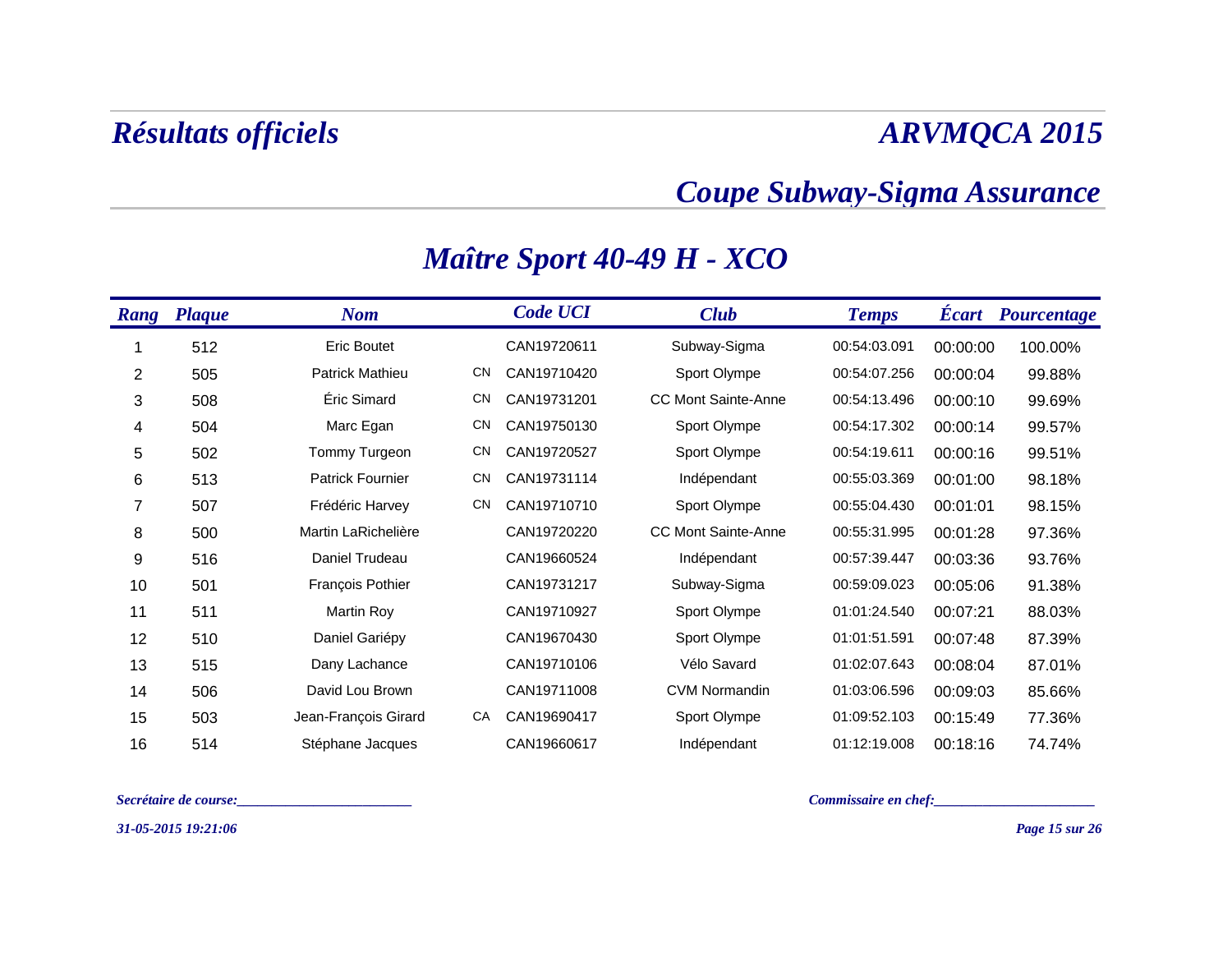### *Coupe Subway-Sigma Assurance*

| Rang | <b>Plaque</b> | <b>Nom</b>          | <b>Code UCI</b> | <b>Club</b>          | <b>Temps</b> | <b>Ecart</b> | Pourcentage |
|------|---------------|---------------------|-----------------|----------------------|--------------|--------------|-------------|
|      | 688           | Pierre Côté         | CAN19600823     | Sport Olympe         | 00:54:15.350 | 00:00:00     | 100.00%     |
| 2    | 689           | <b>Martin Morin</b> | CAN19650415     | Sport Olympe         | 00:54:36.831 | 00:00:21     | 99.36%      |
| 3    | 686           | Alain Jacques       | CAN19641001     | Vélo Savard          | 00:58:34.342 | 00:04:19     | 92.63%      |
| 4    | 691           | Yvan Boilard        | CAN19630805     | Mathieu Performance  | 00:58:43.156 | 00:04:28     | 92.39%      |
| 5    | 692           | Claude Belzile      | CAN19640926     | <b>CVM Normandin</b> | 01:01:02.058 | 00:06:47     | 88.89%      |
| 6    | 690           | Raynald Bouchard    | CAN19650605     | <b>CVM Normandin</b> | 01:01:55.317 | 00:07:40     | 87.62%      |
|      | 685           | Daniel Lebrun       | CAN19511031     | Sport Olympe         | 01:02:51.258 | 00:08:36     | 86.32%      |
| 8    | 687           | Clément Vallée      | CAN19610704     | Sport Olympe         | 01:03:16.531 | 00:09:01     | 85.75%      |

### *Maître Sport 50+ - XCO*

*Secrétaire de course:\_\_\_\_\_\_\_\_\_\_\_\_\_\_\_\_\_\_\_\_\_\_\_\_\_ Commissaire en chef:\_\_\_\_\_\_\_\_\_\_\_\_\_\_\_\_\_\_\_\_\_\_\_*

*31-05-2015 19:21:06*

*Page 16 sur 26*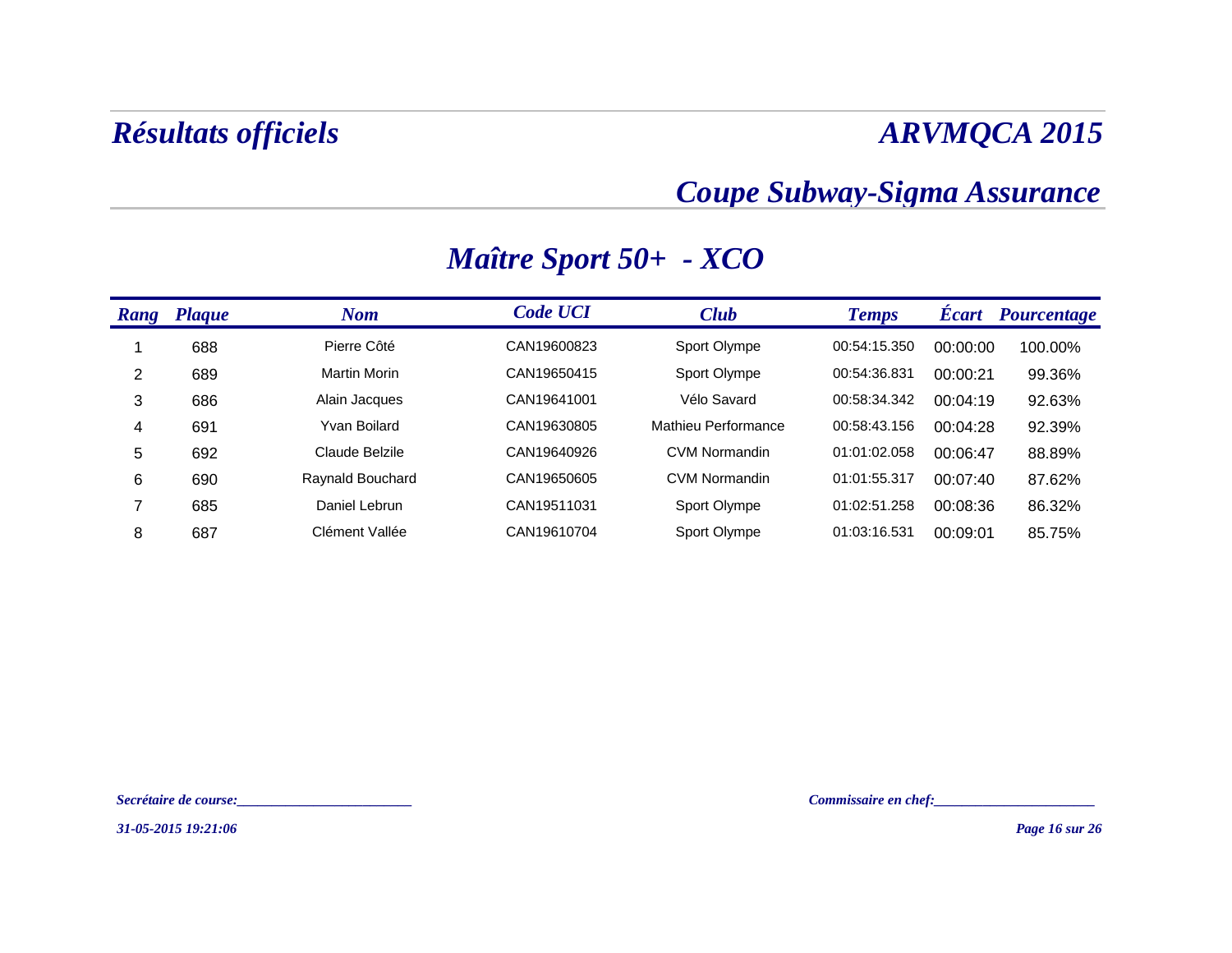### *Coupe Subway-Sigma Assurance*

| <b>Rang</b> | <b>Plaque</b> | Nom                            |           | <b>Code UCI</b> | <b>Club</b>             | <b>Temps</b> | <b>Écart</b> | Pourcentage |
|-------------|---------------|--------------------------------|-----------|-----------------|-------------------------|--------------|--------------|-------------|
|             | 306           | Charles-Antoine Forest-Leblanc | СN        | CAN20000215     | Subway-Sigma            | 00:36:25.787 | 00:00:00     | 100.00%     |
| 2           | 301           | Youri Tremblay                 | CA        | CAN19991121     | Vélo Savard             | 00:36:57.174 | 00:00:32     | 98.56%      |
| 3           | 300           | Félix Alain                    | CΝ        | CAN20000505     | Vélo Extrême St-Raymond | 00:37:54.566 | 00:01:29     | 96.09%      |
| 4           | 307           | Guillaume Boutet               | <b>CN</b> | CAN20001104     | Subway-Sigma            | 00:39:22.769 | 00:02:57     | 92.51%      |
| 5           | 304           | Samuel Harvey                  | CΝ        | CAN20000331     | <b>CC Charlevoix</b>    | 00:40:12.718 | 00:03:47     | 90.59%      |
| 6           | 303           | Jasmin Blanchet                | CA        | CAN20000621     | Vélo Savard             | 00:41:36.818 | 00:05:11     | 87.54%      |
| 7           | 305           | Nicolas Cauchon                | <b>CN</b> | CAN20001215     | Le Pédalier             | 00:42:07.878 | 00:05:42     | 86.47%      |
| 8           | 302           | Rémi Cappannelli               | <b>CN</b> | CAN20001010     | Subway-Sigma            | 00:44:46.649 | 00:08:21     | 81.35%      |

### *Cadet Sport H - XCO*

*Secrétaire de course:\_\_\_\_\_\_\_\_\_\_\_\_\_\_\_\_\_\_\_\_\_\_\_\_\_ Commissaire en chef:\_\_\_\_\_\_\_\_\_\_\_\_\_\_\_\_\_\_\_\_\_\_\_*

*31-05-2015 19:21:06*

*Page 17 sur 26*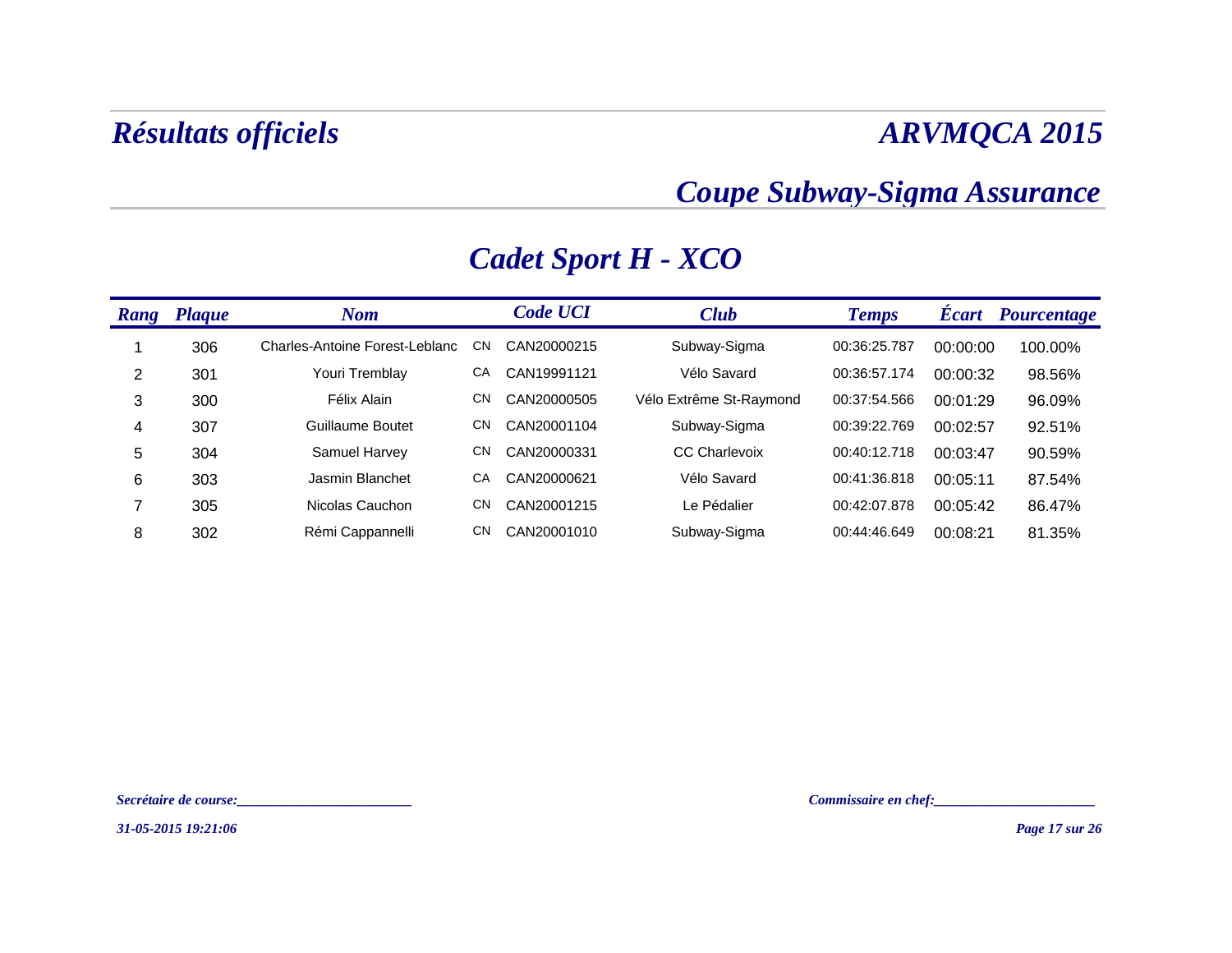### *Coupe Subway-Sigma Assurance*

| Rang | Plaque | Nom                     |    | <b>Code UCI</b> | <b>Club</b>                | <b>Temps</b> | <b>Ecart</b> | Pourcentage |
|------|--------|-------------------------|----|-----------------|----------------------------|--------------|--------------|-------------|
|      | 328    | Mireille Larose-Gingras | СN | CAN20000218     | Subway-Sigma               | 00:35:41.995 | 00:00:00     | 100.00%     |
|      | 327    | Marianne Théberge       | CА | CAN20001117     | <b>Mathieu Performance</b> | 00:37:19.402 | 00:01:38     | 95.62%      |
|      | 325    | Roxane Vermette         | СN | CAN20001105     | <b>CC Mont Sainte-Anne</b> | 00:39:20.861 | 00:03:39     | 90.72%      |
|      | 326    | Dylane Labrie           | СN | CAN20000526     | CC Mont Sainte-Anne        | 00:45:35.131 | 00:09:54     | 78.28%      |

### *Cadet F - XCO*

*Secrétaire de course:\_\_\_\_\_\_\_\_\_\_\_\_\_\_\_\_\_\_\_\_\_\_\_\_\_ Commissaire en chef:\_\_\_\_\_\_\_\_\_\_\_\_\_\_\_\_\_\_\_\_\_\_\_*

*31-05-2015 19:21:06*

*Page 18 sur 26*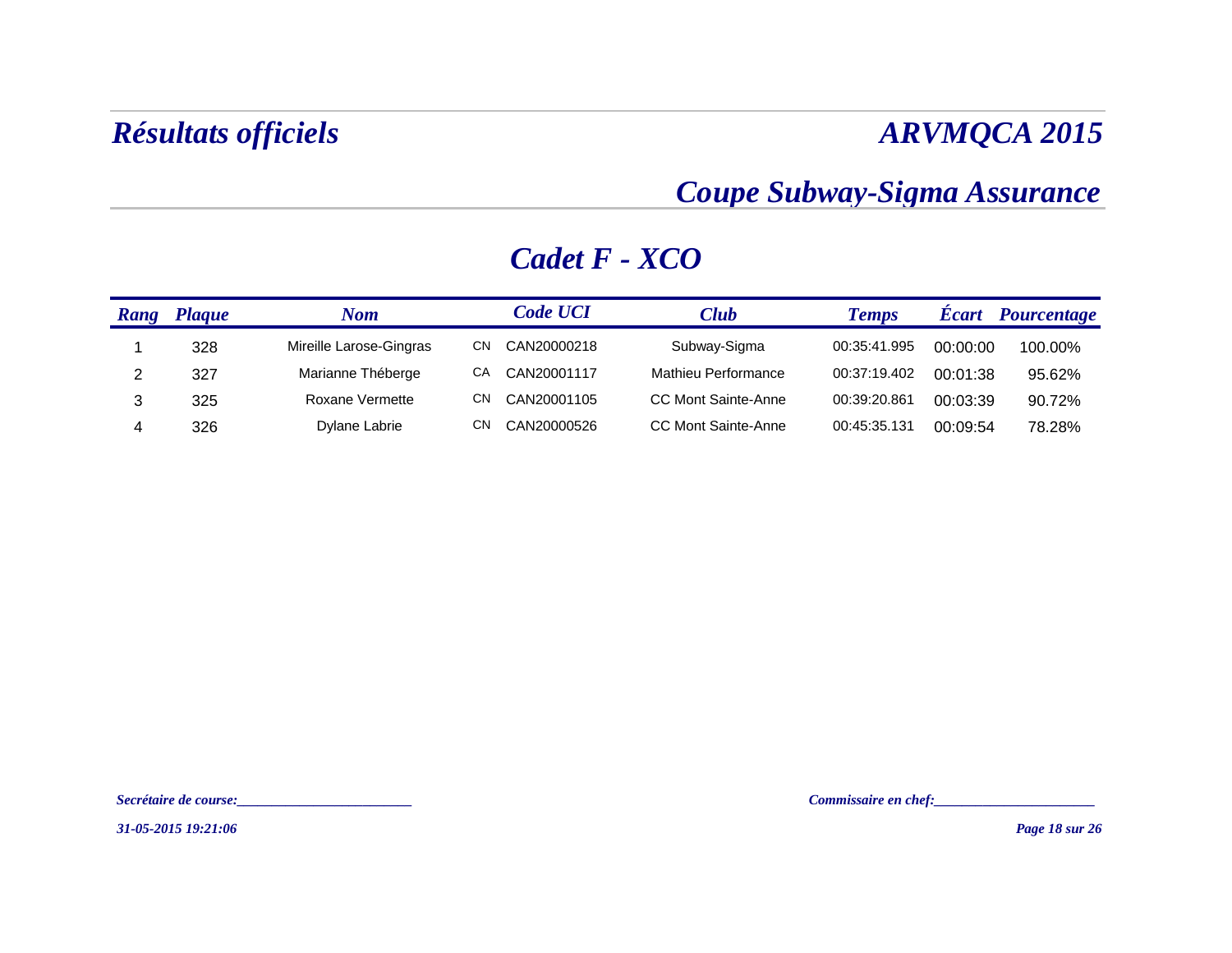### *Coupe Subway-Sigma Assurance*

| Rang           | <b>Plaque</b> | <b>Nom</b>               |           | <b>Code UCI</b> | <b>Club</b>                | <b>Temps</b> | <b>Ecart</b> | <b>Pourcentage</b> |
|----------------|---------------|--------------------------|-----------|-----------------|----------------------------|--------------|--------------|--------------------|
|                | 475           | <b>Christine Gourde</b>  | <b>CN</b> | CAN19881201     | Sport Olympe               | 00:39:17.834 | 00:00:00     | 100.00%            |
| $\overline{2}$ | 476           | Mélanie Lavoie           | <b>CN</b> | CAN19761012     | <b>CC Mont Sainte-Anne</b> | 00:41:57.447 | 00:02:40     | 93.64%             |
| 3              | 479           | Édith Blanchet-Lévesque  |           | CAN19890331     | Subway-Sigma               | 00:43:06.821 | 00:03:49     | 91.14%             |
| 4              | 482           | Katherine Couture-Picard |           | CAN19940419     | <b>CC Mont Sainte-Anne</b> | 00:43:13.560 | 00:03:56     | 90.90%             |
| 5              | 480           | <b>Isabelle Dumas</b>    |           | CAN19830215     | Specialized                | 00:43:31.874 | 00:04:14     | 90.27%             |
| 6              | 471           | Nadia Poulin             | CA        | CAN19760425     | Mathieu Performance        | 00:44:11.966 | 00:04:54     | 88.91%             |
| 7              | 478           | <b>Marilou Boillard</b>  |           | CAN20140329     | Mathieu Performance        | 00:45:22.198 | 00:06:05     | 86.59%             |
| 8              | 473           | Vanessa Asselin          |           | CAN19831122     |                            | 00:45:27.361 | 00:06:10     | 86.43%             |
| 9              | 474           | Josée Rousseau           |           | CAN19790704     | Subway-Sigma               | 00:45:55.285 | 00:06:38     | 85.55%             |
| 10             | 477           | <b>Karine Maltais</b>    |           | CAN19760217     | Sport Olympe               | 00:49:10.317 | 00:09:53     | 79.90%             |
| 11             | 472           | Linda Vallières          |           | CAN19670512     | Sport Olympe               | 00:49:16.323 | 00:09:59     | 79.74%             |
| 12             | 481           | Carolanne Gariépy        |           | CAN19900712     | Indépendant                | 00:49:59.473 | 00:10:42     | 78.59%             |
| 13             | 470           | Julie Aubé               | Cn        | CAN19800808     | Mathieu Performance        | 00:50:44.432 | 00:11:27     | 77.43%             |

### *Femme Sport 17+ - XCO*

*Secrétaire de course:\_\_\_\_\_\_\_\_\_\_\_\_\_\_\_\_\_\_\_\_\_\_\_\_\_ Commissaire en chef:\_\_\_\_\_\_\_\_\_\_\_\_\_\_\_\_\_\_\_\_\_\_\_*

*31-05-2015 19:21:06*

*Page 19 sur 26*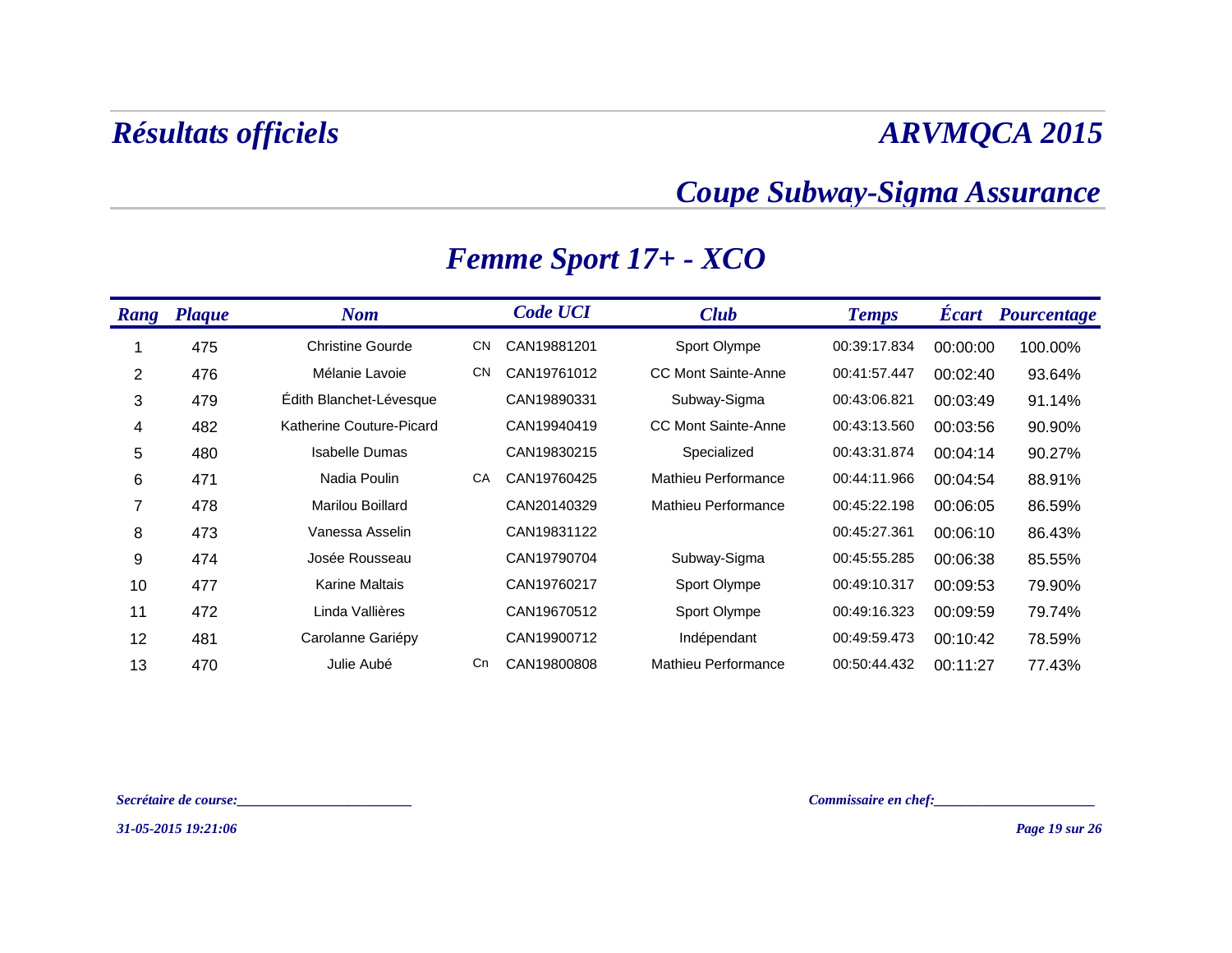### *Coupe Subway-Sigma Assurance*

### *Rang Plaque Nom Code UCI**Club**Temps**Écart**Pourcentage* 1 800 Mathieu Bélanger-Barrette CAN19890803 Opus / OGC 01:12:53.274 00:00:00 100.00% 2 803 Guillaume Larose-Gingras CN CAN19961213 Pivot Cycle-Ote 01:13:38.124 00:00:45 98.98% 3 805 Eric Tourville CAN19740128 Hype Ski Velo 01:13:57.031 00:01:04 98.56% 4 802 Marc-André Daigle CAN19810910 Garneau-Quebecor 01:14:21.929 00:01:28 98.03% 5 801 Charles Blanchet-Levesque CAN19870101 Indépendant 01:19:46.628 00:06:53 91.37% 6804 Thomas Gauthier CN CAN19960304 Pivot Cycle-Ote 01:21:59.868 00:09:06 88.90%

### *Senior Elite H - XCO*

*31-05-2015 19:21:06*

*Secrétaire de course:\_\_\_\_\_\_\_\_\_\_\_\_\_\_\_\_\_\_\_\_\_\_\_\_\_ Commissaire en chef:\_\_\_\_\_\_\_\_\_\_\_\_\_\_\_\_\_\_\_\_\_\_\_*

*Page 20 sur 26*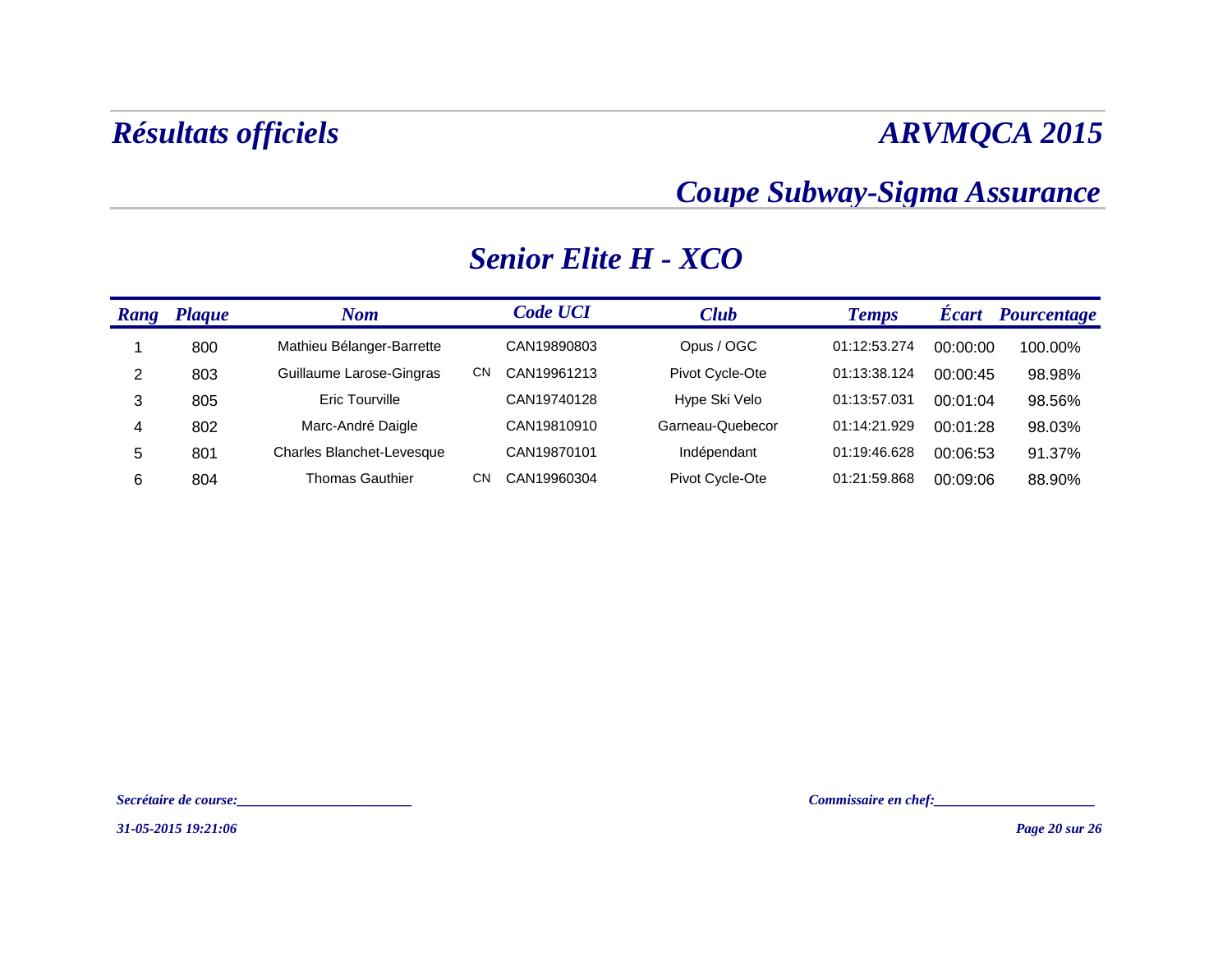### *Coupe Subway-Sigma Assurance*

| Rang | <b>Plaque</b> | <b>Nom</b>                       |     | <b>Code UCI</b> | <b>Club</b>                | <b>Temps</b> | <b>Ecart</b> | <b>Pourcentage</b> |
|------|---------------|----------------------------------|-----|-----------------|----------------------------|--------------|--------------|--------------------|
|      | 574           | Félix Longpré*                   | CN  | CAN19980212     | <b>CC Mont Sainte-Anne</b> | 00:45:06.799 | 00:00:00     | 100.00%            |
| 2    | 575           | Philippe Truchon*                | CN  | CAN19991030     | Mathieu Performance        | 00:45:57.203 | 00:00:51     | 98.15%             |
| 3    | 573           | Francis Fortin*                  | CN  | CAN19990525     | Subway-Sigma               | 00:47:08.121 | 00:02:02     | 95.69%             |
| 4    | 570           | Gabriel de Varennes              | CN. | CAN20000421     | Subway-Sigma               | 00:51:21.512 | 00:06:15     | 87.83%             |
| 5    | 571           | <b>Edward Laroche</b>            |     | CAN19990424     | Subway-Sigma               | 00:51:53.991 | 00:06:47     | 86.93%             |
| 6    | 572           | <b>Olivier Toupin</b>            | CN  | CAN19970506     | Mathieu Performance        | 00:52:50.307 | 00:07:44     | 85.36%             |
| 7    | 579           | Philippe Bourget*                | CN  | CAN19990904     | Subway-Sigma               | 00:53:02.975 | 00:07:56     | 85.04%             |
| 8    | 576           | <b>Charles-Antoine Pelletier</b> | CN. | CAN19991126     | Mathieu Performance        | 00:54:51.208 | 00:09:45     | 82.22%             |
| 9    | 577           | Marc-Antoine Boucher             | CN. | CAN19990502     | Mathieu Performance        | 00:56:13.232 | 00:11:07     | 80.23%             |

### *Expert H 15-18*

*31-05-2015 19:21:06*

*Secrétaire de course:\_\_\_\_\_\_\_\_\_\_\_\_\_\_\_\_\_\_\_\_\_\_\_\_\_ Commissaire en chef:\_\_\_\_\_\_\_\_\_\_\_\_\_\_\_\_\_\_\_\_\_\_\_*

*Page 21 sur 26*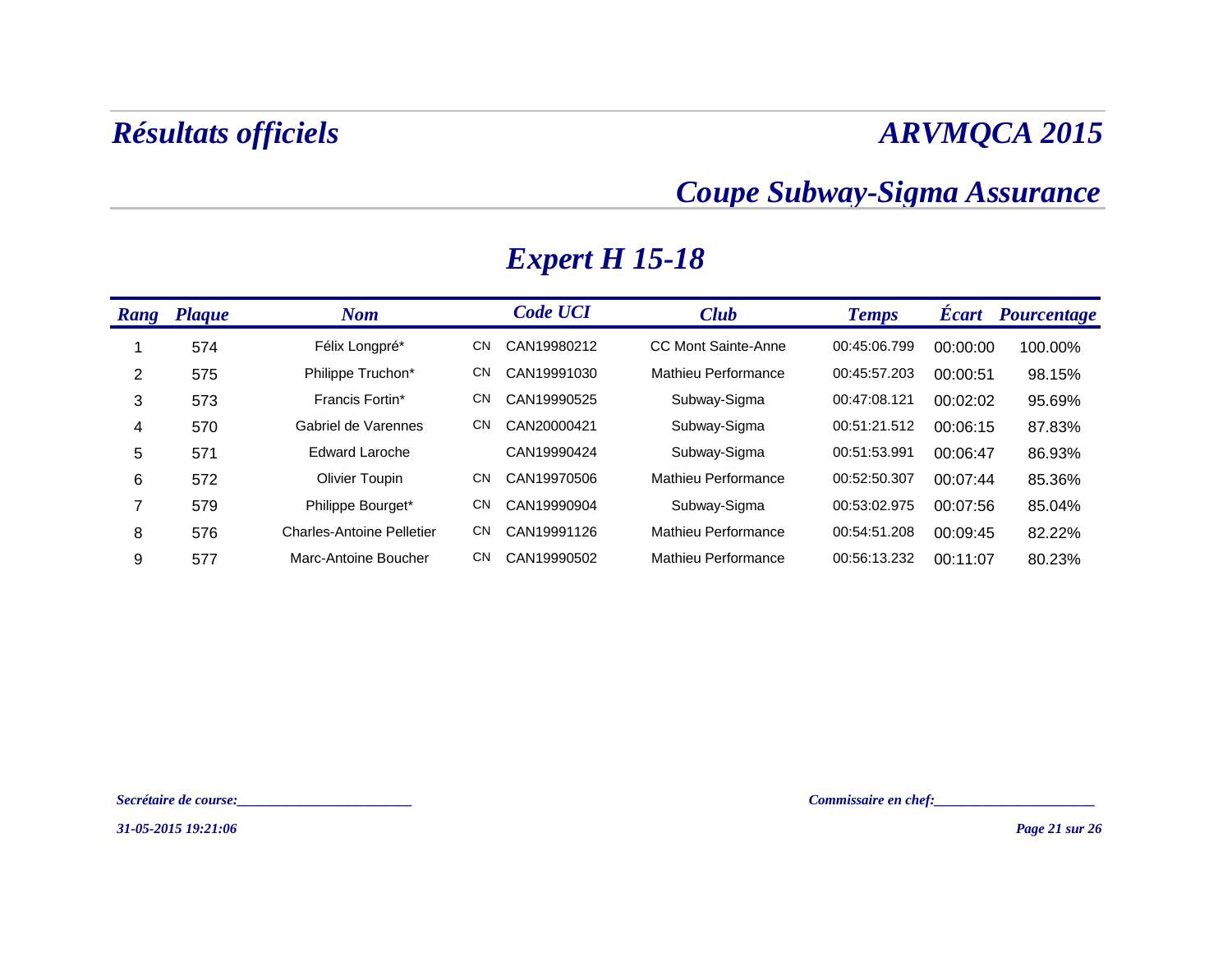### *Coupe Subway-Sigma Assurance*

| Rang | <b>Plaque</b> | <b>Nom</b>               |    | <b>Code UCI</b> | <b>Club</b>             | <b>Temps</b> | <b>Ecart</b> | <b>Pourcentage</b> |
|------|---------------|--------------------------|----|-----------------|-------------------------|--------------|--------------|--------------------|
|      | 629           | Luca Serli               |    | CAN19771201     | Cannondale Technology   | 01:03:47.238 | 00:00:00     | 100.00%            |
| 2    | 624           | <b>Patrick Perreault</b> |    | CAN19801108     | L.A.P.C.                | 01:05:53.816 | 00:02:06     | 96.81%             |
| 3    | 622           | Dominic Jean             | CN | CAN19830112     | Sport Olympe            | 01:05:58.044 | 00:02:11     | 96.69%             |
| 4    | 627           | Sébastien Delisle        |    | CAN19760216     | Indépendant             | 01:06:19.759 | 00:02:32     | 96.18%             |
| 5    | 628           | <b>Mathieu Grenier</b>   |    | CAN19780805     | <b>CVM Normandin</b>    | 01:07:08.665 | 00:03:21     | 95.01%             |
| 6    | 626           | <b>François Girard</b>   |    | CAN19790802     | Vélo Extrême St-Raymond | 01:08:28.896 | 00:04:41     | 93.16%             |
|      | 621           | <b>Vincent Tremblay</b>  |    | CAN19760320     | Vélo Savard             | 01:11:22.181 | 00:07:35     | 89.37%             |
| 8    | 625           | Jean-Philippe Giguère    |    | CAN19801125     | Indépendant             | 01:11:42.666 | 00:07:55     | 88.96%             |

### *Maître Expert 30-39 H - XCO*

*Secrétaire de course:\_\_\_\_\_\_\_\_\_\_\_\_\_\_\_\_\_\_\_\_\_\_\_\_\_ Commissaire en chef:\_\_\_\_\_\_\_\_\_\_\_\_\_\_\_\_\_\_\_\_\_\_\_*

*31-05-2015 19:21:06*

*Page 22 sur 26*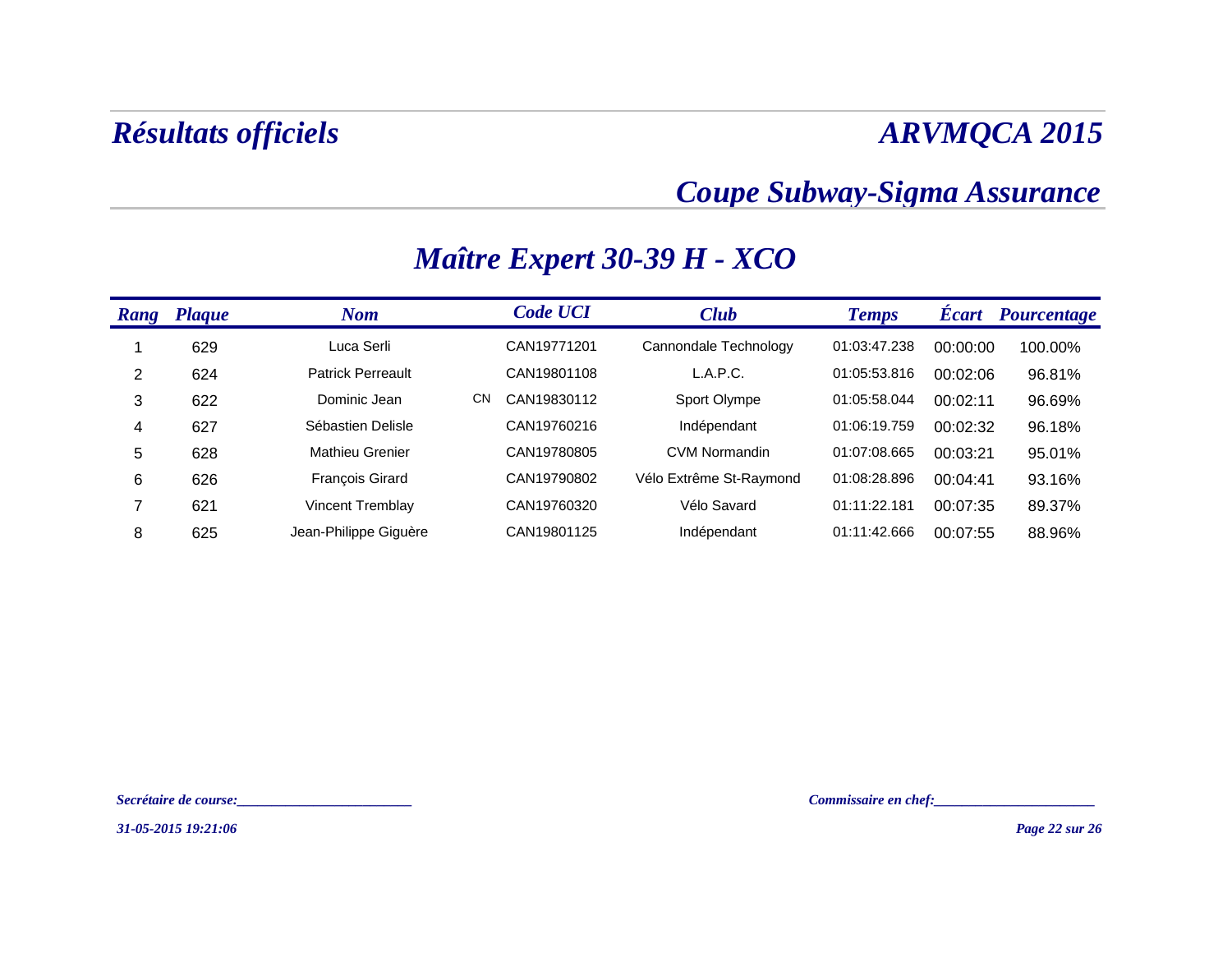### *Coupe Subway-Sigma Assurance*

| Rang | <b>Plaque</b> | <b>Nom</b>              |           | <b>Code UCI</b> | <b>Club</b>         | <b>Temps</b> | <b>Écart</b> | <b>Pourcentage</b> |
|------|---------------|-------------------------|-----------|-----------------|---------------------|--------------|--------------|--------------------|
|      | 656           | Stephen Flindall        |           | CAN19720118     | Sport Olympe        | 01:05:38.635 | 00:00:00     | 100.00%            |
| 2    | 658           | Sylvain Poitras         | <b>CN</b> | CAN19690722     | Mathieu Performance | 01:06:29.070 | 00:00:51     | 98.72%             |
| 3    | 657           | <b>Bernard Vermette</b> |           | CAN19640720     | CC Mont Sainte-Anne | 01:07:38.600 | 00:02:00     | 97.04%             |
| 4    | 659           | Éric Truchon            |           | CAN19670503     | Mathieu Performance | 01:07:49.020 | 00:02:11     | 96.78%             |
| 5    | 660           | Éric Gagnon             | <b>CN</b> | CAN19750825     | Specialized         | 01:10:59.327 | 00:05:21     | 92.46%             |
| 6    | 666           | Charles-Étienne Giguère |           | CAN19680613     |                     | 01:12:43.160 | 00:07:05     | 90.26%             |
| 7    | 655           | Pierrot Bernier         |           | CAN19661003     | Mathieu Performance | 01:13:52.643 | 00:08:14     | 88.85%             |
| 8    | 509           | Jean-Marc Dulac         |           | CAN19750609     | <b>Brunet</b>       | 01:14:38.133 | 00:09:00     | 87.94%             |

### *Maître Expert 40+ H - XCO*

*Secrétaire de course:\_\_\_\_\_\_\_\_\_\_\_\_\_\_\_\_\_\_\_\_\_\_\_\_\_ Commissaire en chef:\_\_\_\_\_\_\_\_\_\_\_\_\_\_\_\_\_\_\_\_\_\_\_*

*31-05-2015 19:21:06*

*Page 23 sur 26*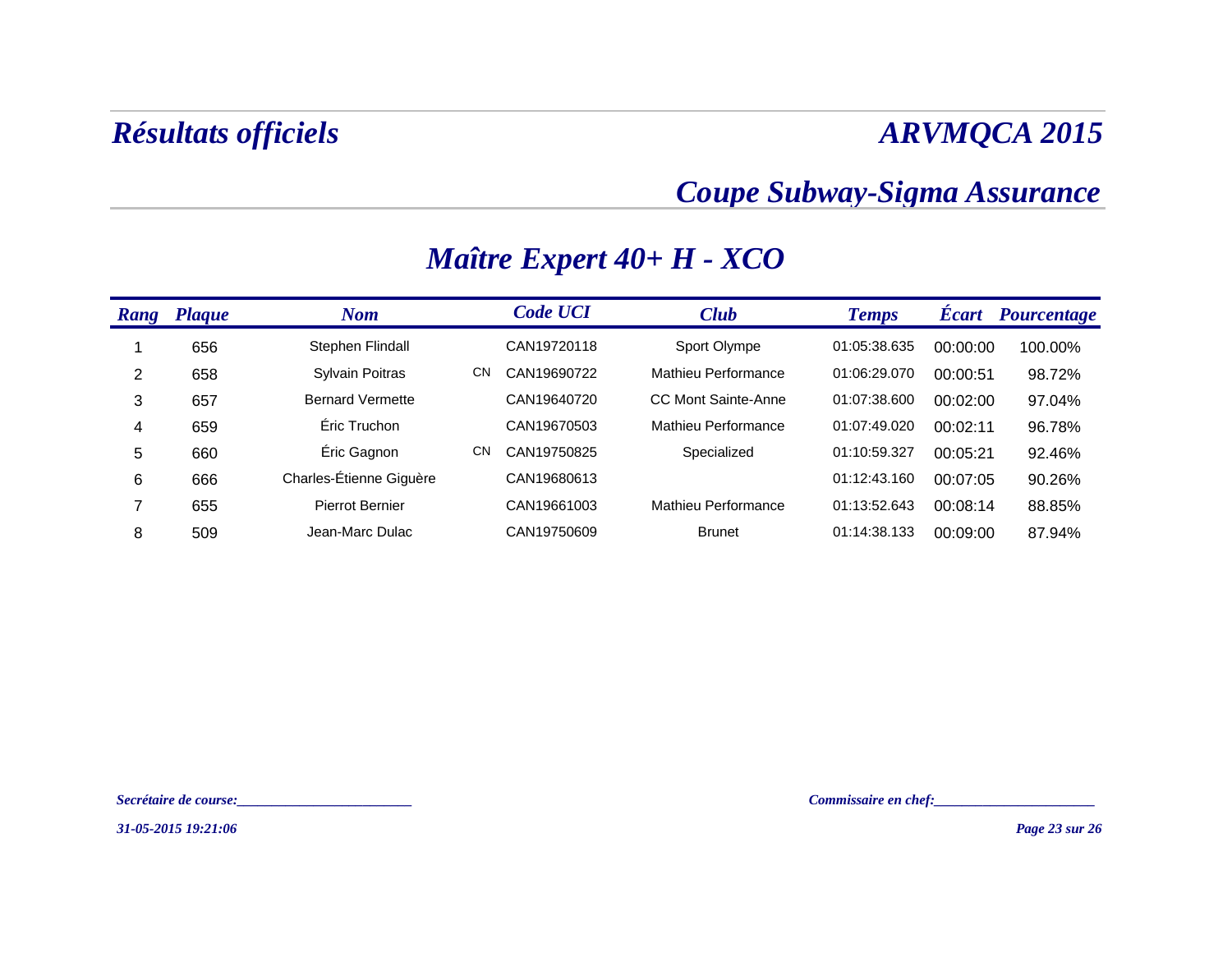### *Coupe Subway-Sigma Assurance*

### *Senior Elite F - XCO*

| Rang | <b>Plaque</b> | Nom               | <i><b>Code UCI</b></i> | $7$ lub             | <b>Temps</b> | <b>Ecart</b> | <b>Pourcentage</b> |
|------|---------------|-------------------|------------------------|---------------------|--------------|--------------|--------------------|
|      | 826           | Laurence Harvey   | СN<br>CAN19930419      | Rocky Mountain      | 01:11:40.201 | 00:00:00     | 100.00%            |
|      | 825           | Alexandra Bernier | CAN19950604            | Mathieu Performance | DNF          |              |                    |

*Secrétaire de course:\_\_\_\_\_\_\_\_\_\_\_\_\_\_\_\_\_\_\_\_\_\_\_\_\_ Commissaire en chef:\_\_\_\_\_\_\_\_\_\_\_\_\_\_\_\_\_\_\_\_\_\_\_*

*31-05-2015 19:21:06*

*Page 24 sur 26*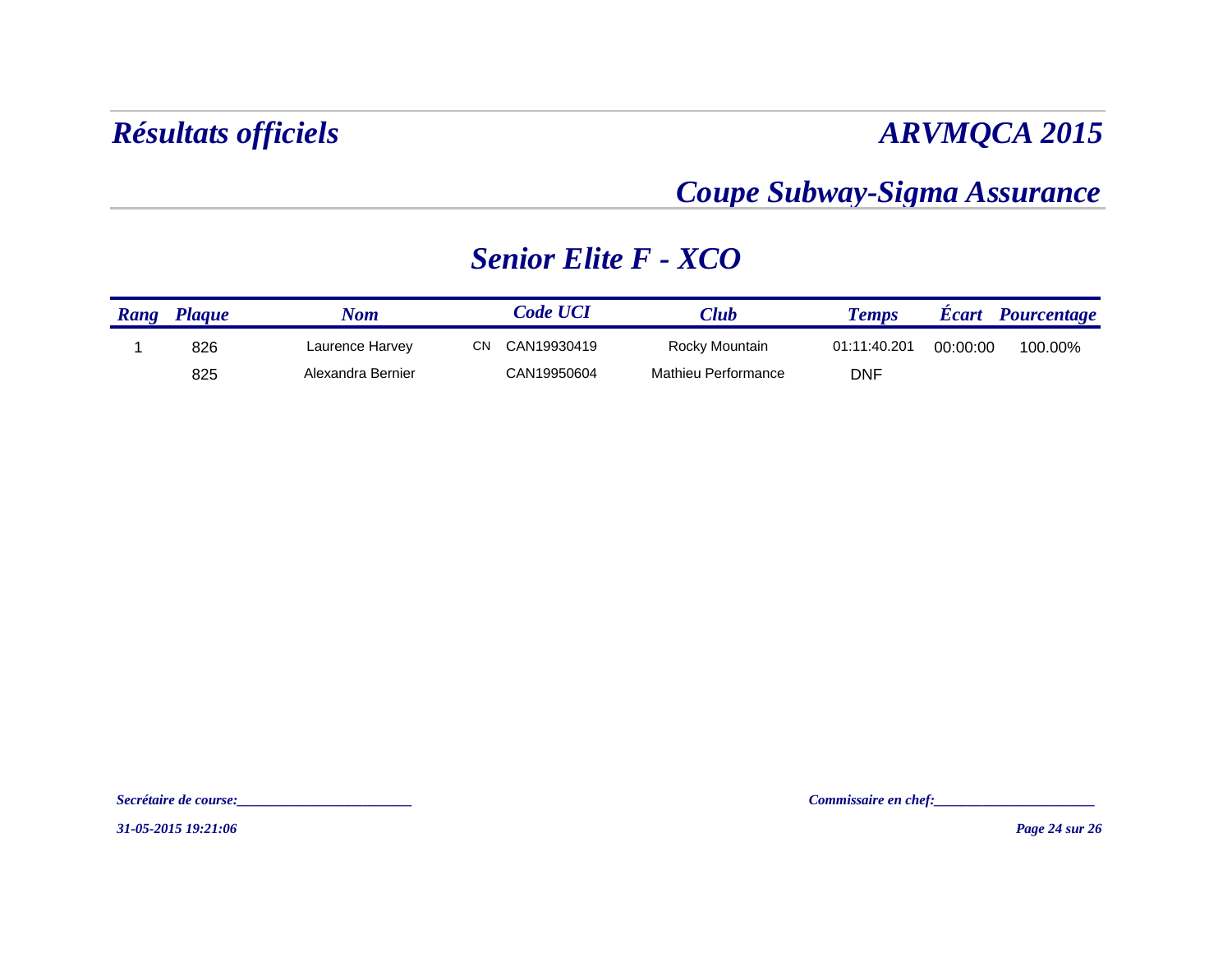### *Coupe Subway-Sigma Assurance*

| Rang | <b>Plaque</b> | <b>Nom</b>             |           | <b>Code UCI</b> | <b>Club</b>                | <b>Temps</b> | <b>Écart</b> | <b>Pourcentage</b> |
|------|---------------|------------------------|-----------|-----------------|----------------------------|--------------|--------------|--------------------|
|      | 853           | Sophianne Samson       | <b>CN</b> | CAN19981220     | Subway-Sigma               | 00:52:23.968 | 00:00:00     | 100.00%            |
| 2    | 859           | <b>Christine Soucy</b> |           | CAN19710726     |                            | 00:54:38.237 | 00:02:15     | 95.88%             |
| 3    | 851           | Madeleine Lemyre       | <b>CN</b> | CAN19790309     | Mathieu Performance        | 00:56:00.215 | 00:03:37     | 93.54%             |
| 4    | 850           | <b>Chantal Petit</b>   | <b>CN</b> | CAN19710603     | Subway-Sigma               | 00:56:23.210 | 00:04:00     | 92.91%             |
| 5    | 856           | Joanne Tourville       |           | CAN19770508     |                            | 00:56:40.713 | 00:04:17     | 92.44%             |
| 6    | 855           | <b>Caroline Patry</b>  |           | CAN19680224     | Specialized                | 00:57:27.903 | 00:05:04     | 91.18%             |
| 7    | 854           | Elodie Bernier         |           | CAN19970923     | <b>CC Mont Sainte-Anne</b> | 00:59:41.096 | 00:07:18     | 87.77%             |
| 8    | 852           | Isabelle Duchaine      |           | CAN19790225     |                            | 01:00:15.572 | 00:07:52     | 86.94%             |
| 9    | 857           | Isabelle Lapointe      |           | CAN19780924     | Vie Sportive               | 01:00:57.380 | 00:08:34     | 85.94%             |
|      | 858           | Caroline Villeneuve    | <b>CN</b> | CAN19830714     | Le Pédalier                | <b>DNF</b>   |              |                    |

### *Femme Expert 17+ - XCO*

*Secrétaire de course:\_\_\_\_\_\_\_\_\_\_\_\_\_\_\_\_\_\_\_\_\_\_\_\_\_ Commissaire en chef:\_\_\_\_\_\_\_\_\_\_\_\_\_\_\_\_\_\_\_\_\_\_\_*

*31-05-2015 19:21:06*

*Page 25 sur 26*